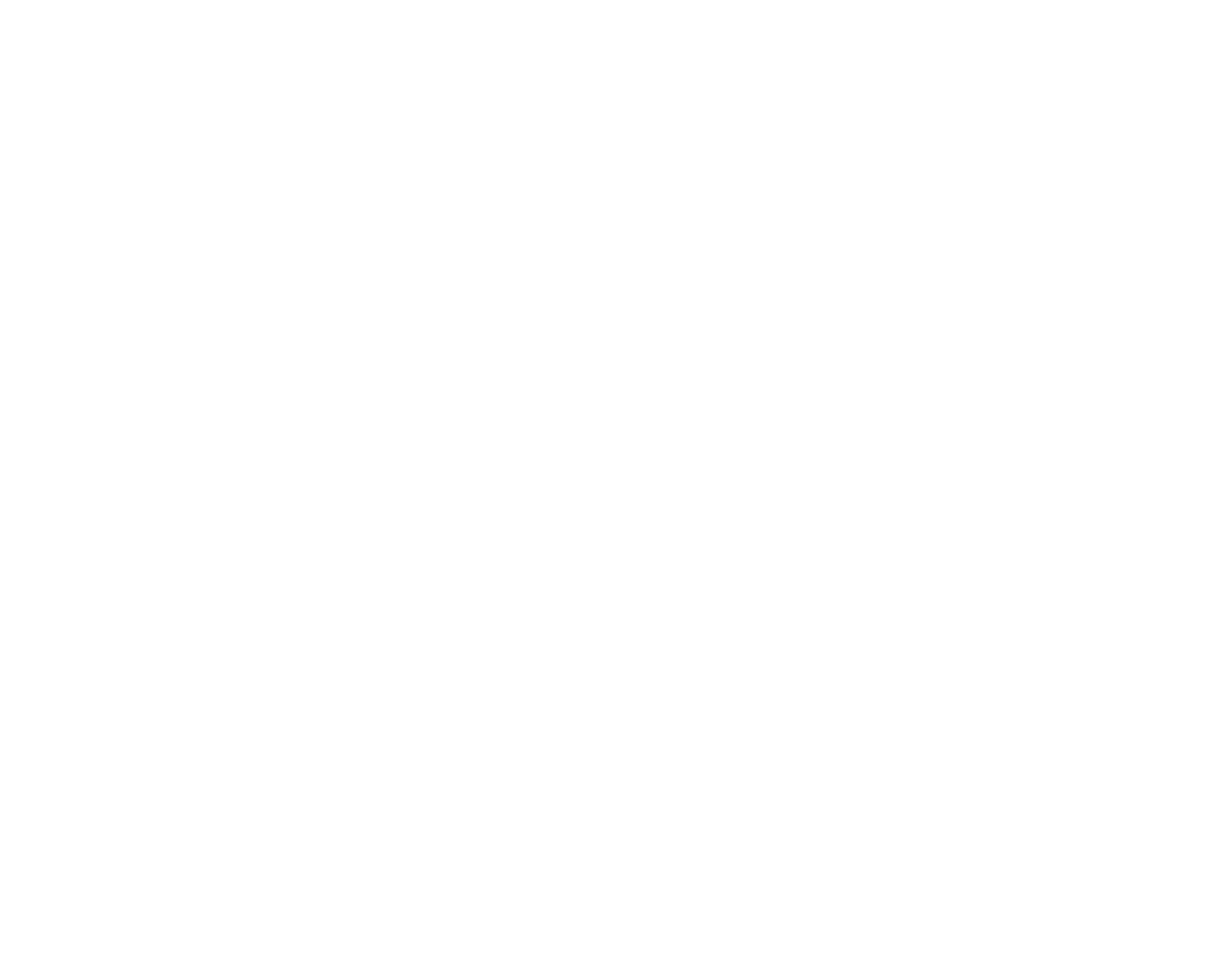# **Table of Contents**

# Section I: Executive Summary **Page 5** and the section I: Executive Summary Percent of Your Students Ready for College-Level Coursework Five Year Trends—Percent of Students Who Met College Readiness Benchmarks Five Year Trends—Average ACT Scores Five Year Trends—Average ACT Scores by Level of Preparation Five Year Trends—Percent and Average Composite Score by Race/Ethnicity Percent of Students in College Readiness Standards Score Ranges Average ACT College Reportable Scores by Test Session Duration Percent of Students Who Met College Readiness Benchmark Scores by Test Session Duration Section II: Academic Achievement **Page 11** Page 11 ACT Score Distributions, Cumulative Percentages, Averages, and Quartile Values Average ACT Composite Scores for Race/Ethnicity by Level of Preparation Average ACT Scores by Race/Ethnicity Percent of Students in College Readiness Standards Score Ranges Average ACT Scores by Gender Percent of Students Who Met College Readiness Benchmark Scores by Gender College Readiness Benchmark Percent and Average ACT Scores by Overall High School Curriculum College Readiness Benchmark Percent and Average ACT Scores by Content-Specific Curriculum Section III: College Readiness & Impact of Course Rigor Page 17 Percent of Students Who Met ACT College Readiness Benchmark Scores by Race/Ethnicity Average ACT Scores and Average ACT Score Changes by Common Course Patterns College Readiness Percents by Common Course Patterns Section IV: Career and Educational Aspirations **Page 25** Page 25 Distribution of Planned Educational Majors for All Students by College Plans Average ACT Composite Scores for Racial/Ethnic Groups by Post-Secondary Educational Aspirations Students' Score Report Preferences at Time of Testing Section V: Optional Writing Test Results **Page 29** Page 29 Average ACT English and Writing Scores by Race/Ethnicity and Gender for students who took ACT Writing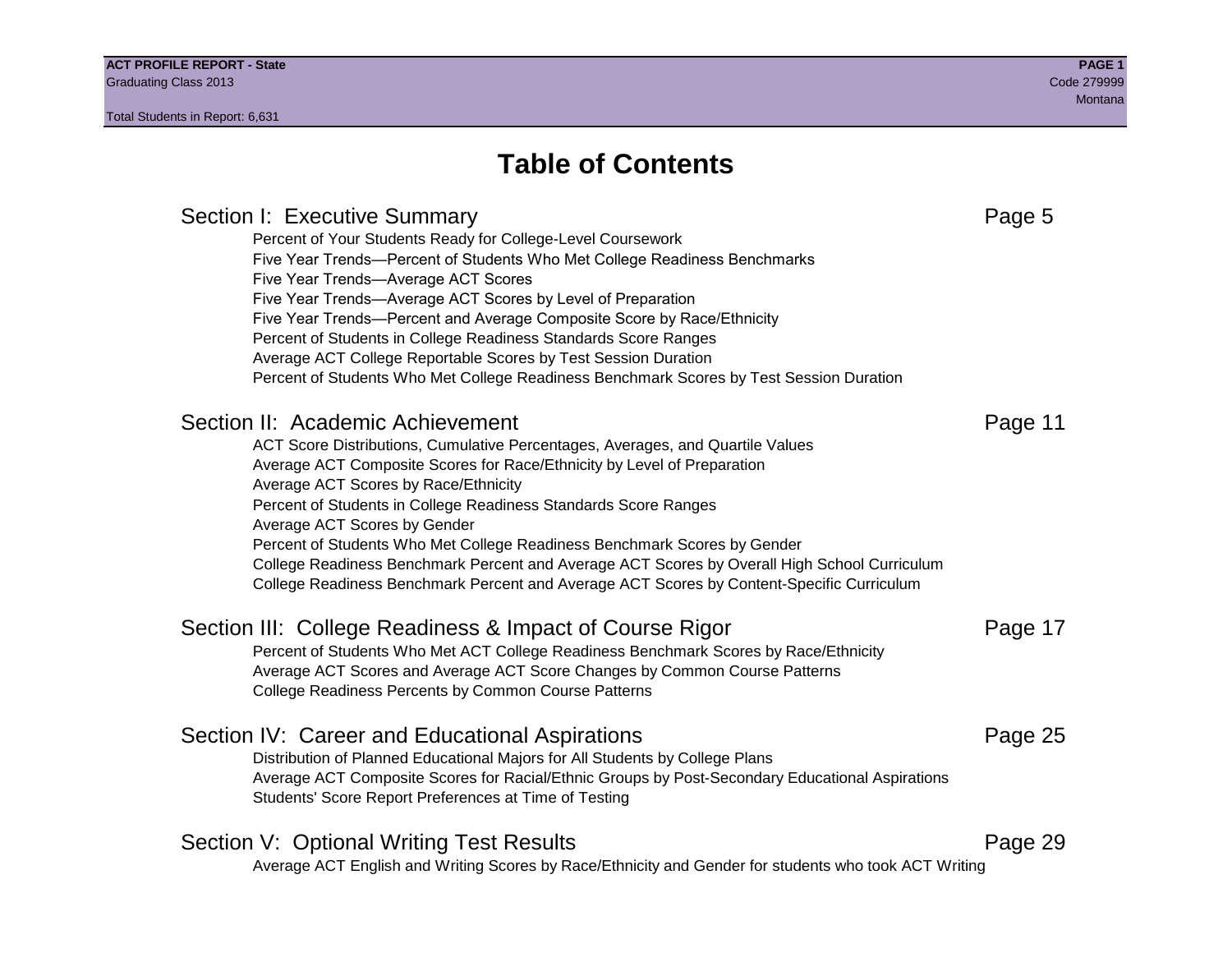This report provides information about the performance of your 2013 graduating seniors who took the ACT as sophomores, juniors, or seniors; and self-reported at the time of testing that they were scheduled to graduate in 2013. Beginning with the Graduating Class of 2013, all students whose scores are college reportable, both standard and extended time tests, are now included in the report.

This report focuses on:

**Performance** - student test performance in the context of college readiness

**Access** - number of your graduates exposed to college entrance testing and the percent of race/ethnicity participation

**Course Selection** - percent of students pursuing a core curriculum

**Course Rigor** - impact of rigorous coursework on achievement

**College Readiness** - percent of students meeting ACT College Readiness Benchmark Scores in each content area

**Awareness** - extent to which student aspirations match performance

**Articulation** - colleges and universities to which your students send test results

Each year, test data for a school, district, and the state represents a different cohort of students. ACT encourages educators to focus on trends (3, 5, 10 years), not year-to-year changes. Such changes can represent normal – even expected – fluctuations. On the other hand, trend lines offer more insight into what is happening in a school, district, or the state.

Furthermore, ACT encourages educators to measure student performance in the context of college readiness measures. The focus should be on the number and percentage of students who met or exceeded ACT's College Readiness Benchmark Scores, a measure that is much more meaningful and understandable than an average composite score for a group of students.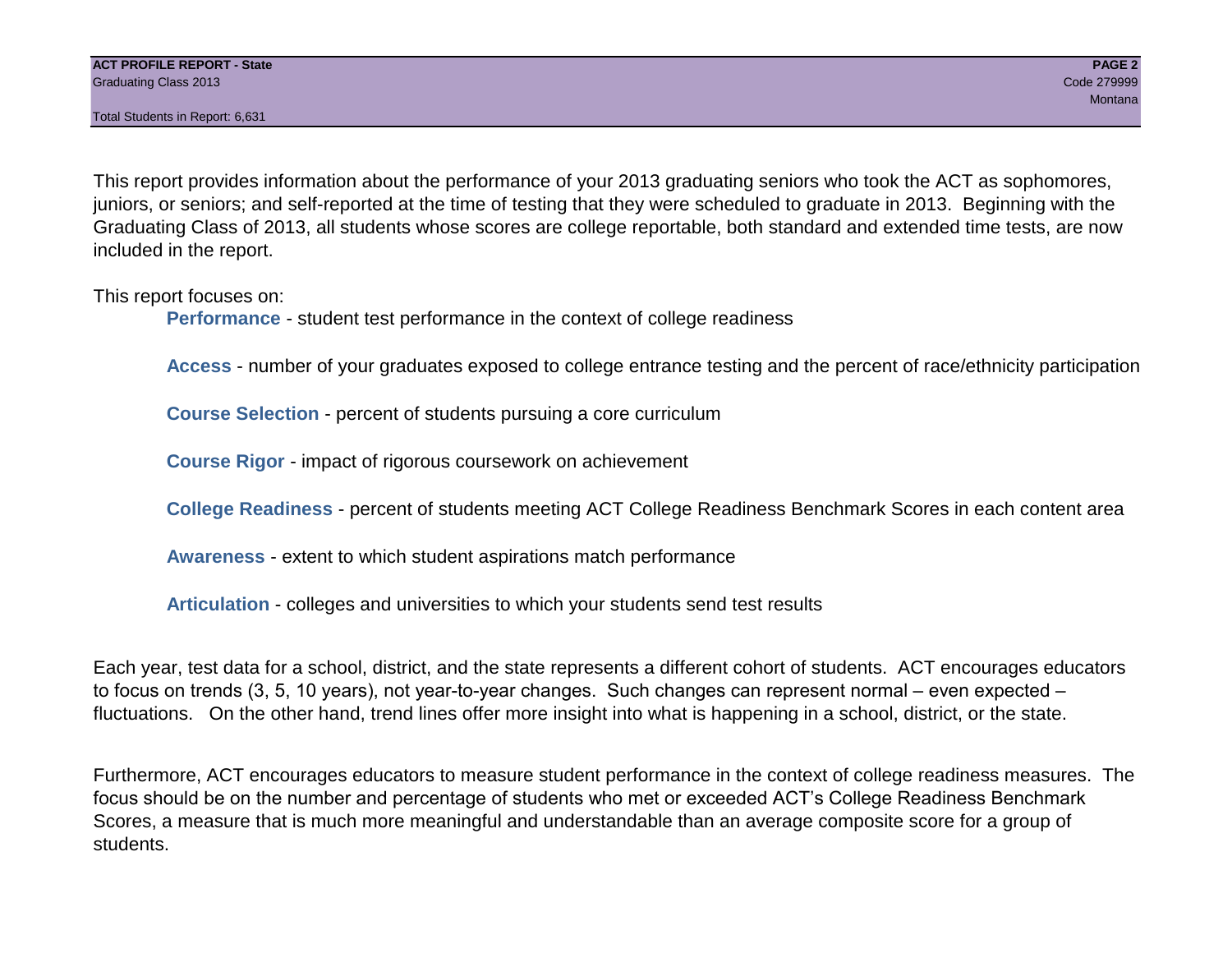# **The ACT is a curriculum-based measure of college readiness. ACT components include:**

Tests of academic achievement in English, math, reading, science, and writing (optional) High school grade and course information Student Profile Section Career Interest Inventory

# **The ACT:**

Every few years, ACT conducts the **ACT National Curriculum Survey** to ensure its curriculum-based assessment tools accurately measure the skills high school teachers teach and instructors of entry-level college courses expect. The ACT is the only college readiness test designed to reflect the results of such a survey.

ACT's **College Readiness Standards** are sets of statements intended to help students, parents and educators understand the meaning of test scores. The standards relate test scores to the types of skills needed for success in high school and beyond. They serve as a direct link between what students have learned and what they are ready to do next. The ACT is the only college readiness test for which scores can be tied directly to standards. *Connecting College Readiness Standards to the Classroom* interpretive guides can be found at www.act.org/standard/infoserv.html.

Only the ACT reports **College Readiness Benchmark Scores** – A benchmark score is the minimum score needed on an ACT subject-area test to indicate a 50% chance of obtaining a B or higher or about a 75% chance of obtaining a C or higher in the corresponding credit-bearing college courses, which include English Composition, Algebra, Social Science and Biology. These scores were empirically derived based on the actual performance of students in college. The College Readiness Benchmark Scores, updated for 2013, are:

| <b>College Course/Course Area</b> | <b>ACT Test</b> | Benchmark Score |
|-----------------------------------|-----------------|-----------------|
| <b>English Composition</b>        | English         | 18              |
| Algebra                           | Mathematics     | 22              |
| <b>Social Sciences</b>            | Reading         | 22              |
| Biology                           | Science         | 23              |

For more information, go to www.act.org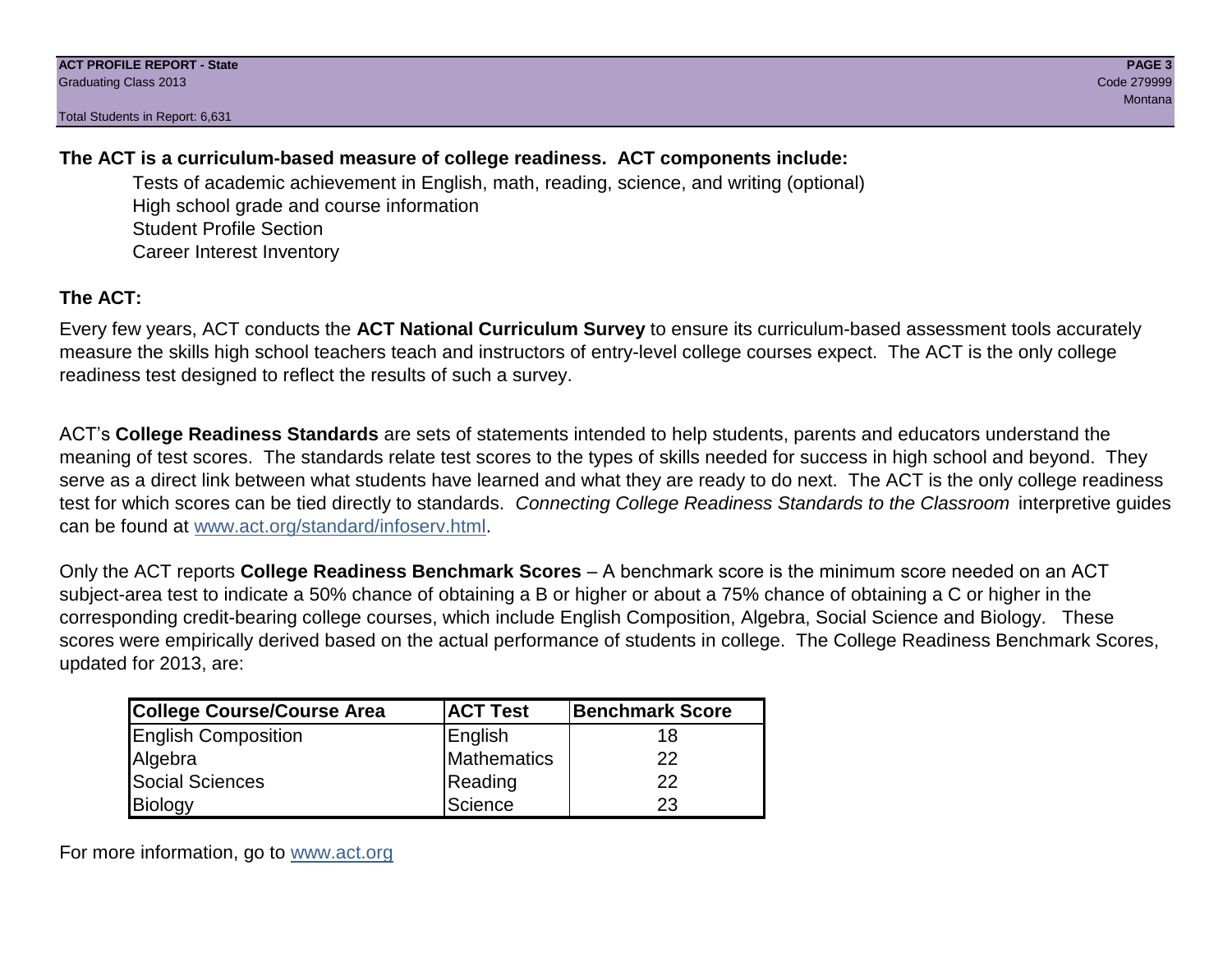# **How to Improve Scores and Increase College Readiness**

28% of your students met all four ACT College Readiness Benchmark Scores (Table 1.1). To improve students' scores and increase the percentage of students identified as college ready, ACT suggests:

PROVIDING ACCESS FOR ALL STUDENTS TO TAKE THE ACT: 6,631 of your students are included in this report (the 'cohort'). Increasing access insures that more students have the opportunity to consider college and allows the reader to use this report to evaluate how well courses and instructional programs are preparing students for college and work.

MAKING CORE CURRICULUM A PRIORITY: Emphasize the need for all students to develop college and work ready skills, regardless of postsecondary aspirations. 61% of the students in the cohort reported taking courses that would be considered 'Core or More' (Table 1.4).

MAKING SURE STUDENTS ARE TAKING THE RIGHT KINDS OF COURSES: Table 3.2 reports 10% of the cohort took less than three years of math courses. Of these students, 8% were college ready. 18% of the cohort reported taking a course sequence of Algebra I, Algebra II, and Geometry. 19% of these students were college ready. In comparison, 64% of the students who took 3 or more years of math beyond Algebra I, Algebra II, and Geometry were college ready. Getting more students ready for Algebra prior to 9th grade will increase the chances that students will be prepared for and take advanced-level math courses.

Similarly, Table 3.2 reports 28% of the cohort took less than three years of natural science courses. 19% of these students were college ready. In comparison, 49% of students who took at least three years of science coursework were college ready.

EVALUATING RIGOR OF COURSES: Table 2.6 reports the percentage of students falling in each of the ACT College Readiness Standards score ranges. For example, approximately 41% of the cohort fall into the lowest three Mathematics score ranges. To increase these students' achievement, identify the standards they should focus on next by accessing ACT's College Readiness Standards at www.act.org/standard.

PLAN GUIDANCE ACTIVITIES BASED ON STUDENTS' CAREER AND COLLEGE ASPIRATIONS: Data in Tables 4.1 and 4.2 enable the reader to determine if aspirations are consistent with academic performance and whether among students with similar aspirations, academic performance is consistent across racial/ethnic groups.

For more information on interpreting data in this report, or to learn how ACT can help your students improve their readiness for college and the workplace, contact ACT Customer Service at 319-337-1309 or customerservices@act.org.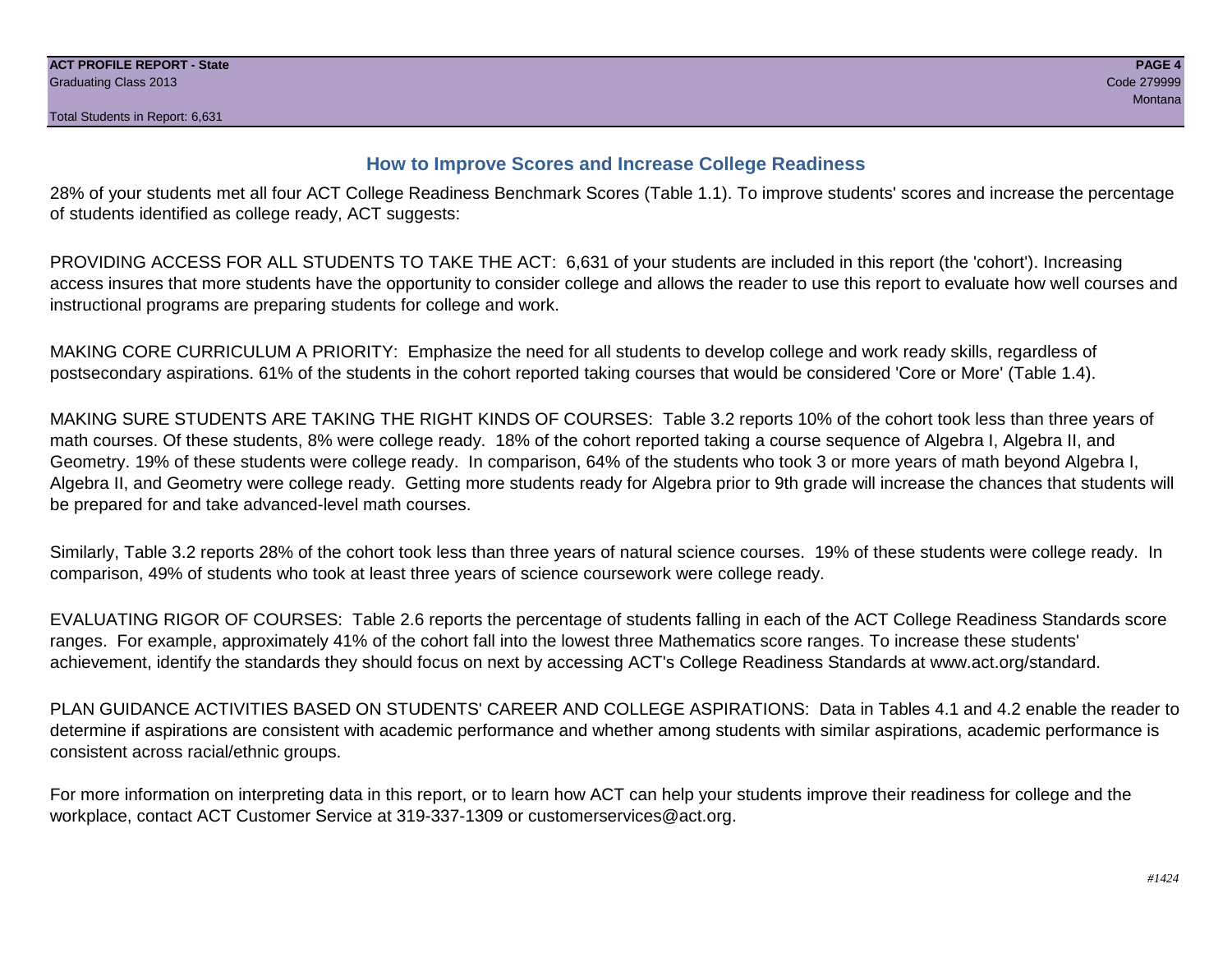**ACT PROFILE REPORT - State: SECTION I, EXECUTIVE SUMMARY PAGE 5** Graduating Class 2013 Code 279999

Total Students in Report: 6,631

de la construcción de la construcción de la construcción de la construcción de la construcción de Montana en 1

# Section I Executive Summary

Beginning with the Graduating Class of 2013, all students whose scores are college reportable, both standard and extended time tests, are now included. Also beginning with the 2013 Graduating Class data, College Readiness Benchmarks for Reading and Science were updated to reflect the most recent college coursework research.

> To find the results of only standard time or extended time test takers, refer to Tables 1.7 and 1.8 on page 10.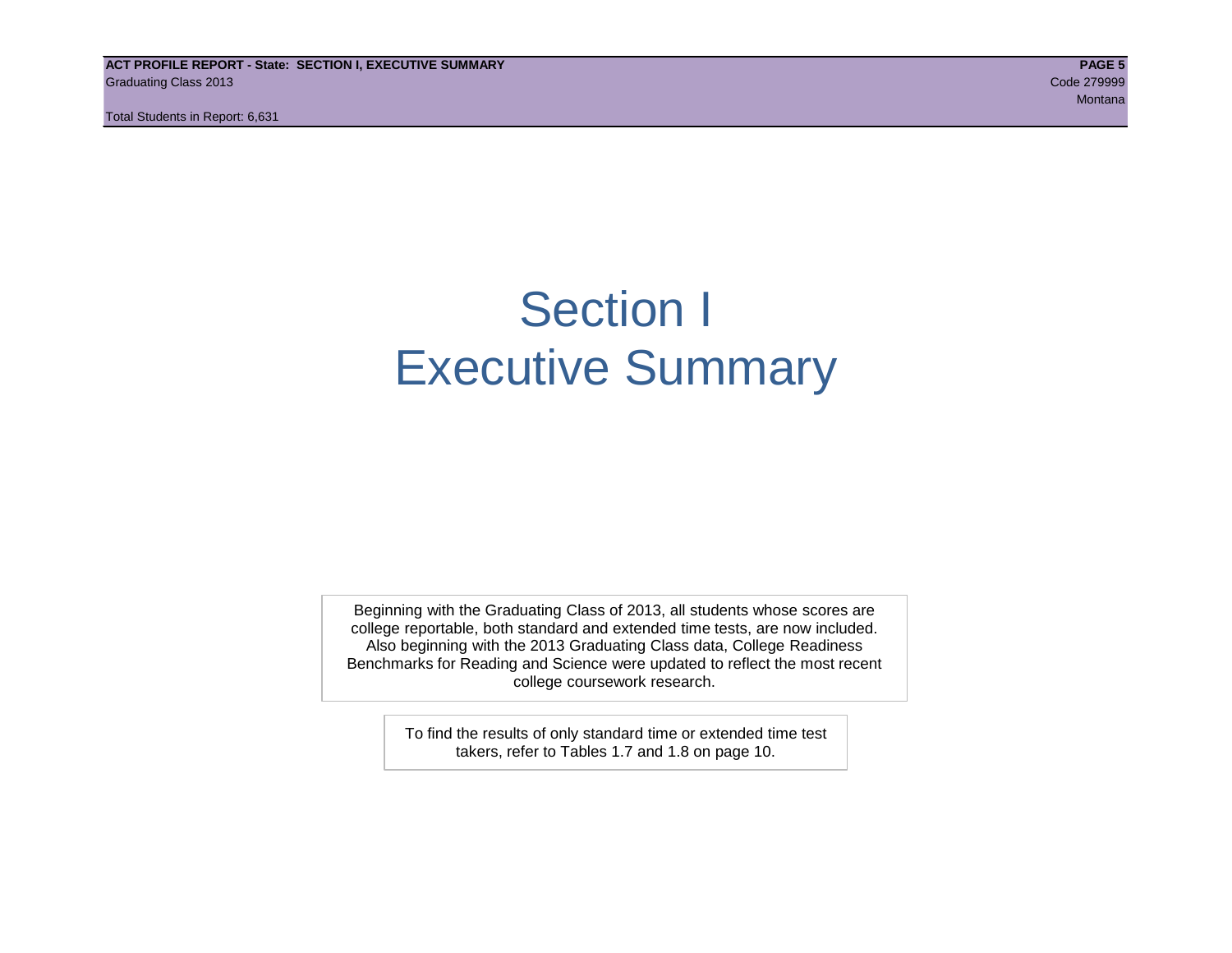#### **ACT PROFILE REPORT - State: SECTION I, EXECUTIVE SUMMARY PAGE 6** Graduating Class 2013 Code 279999

Total Students in Report: 6,631





**A benchmark score is the minimum score needed on an ACT subject-area test to indicate a 50% chance of obtaining a B or higher or about a 75% chance of obtaining a C or higher in the corresponding credit-bearing college course.**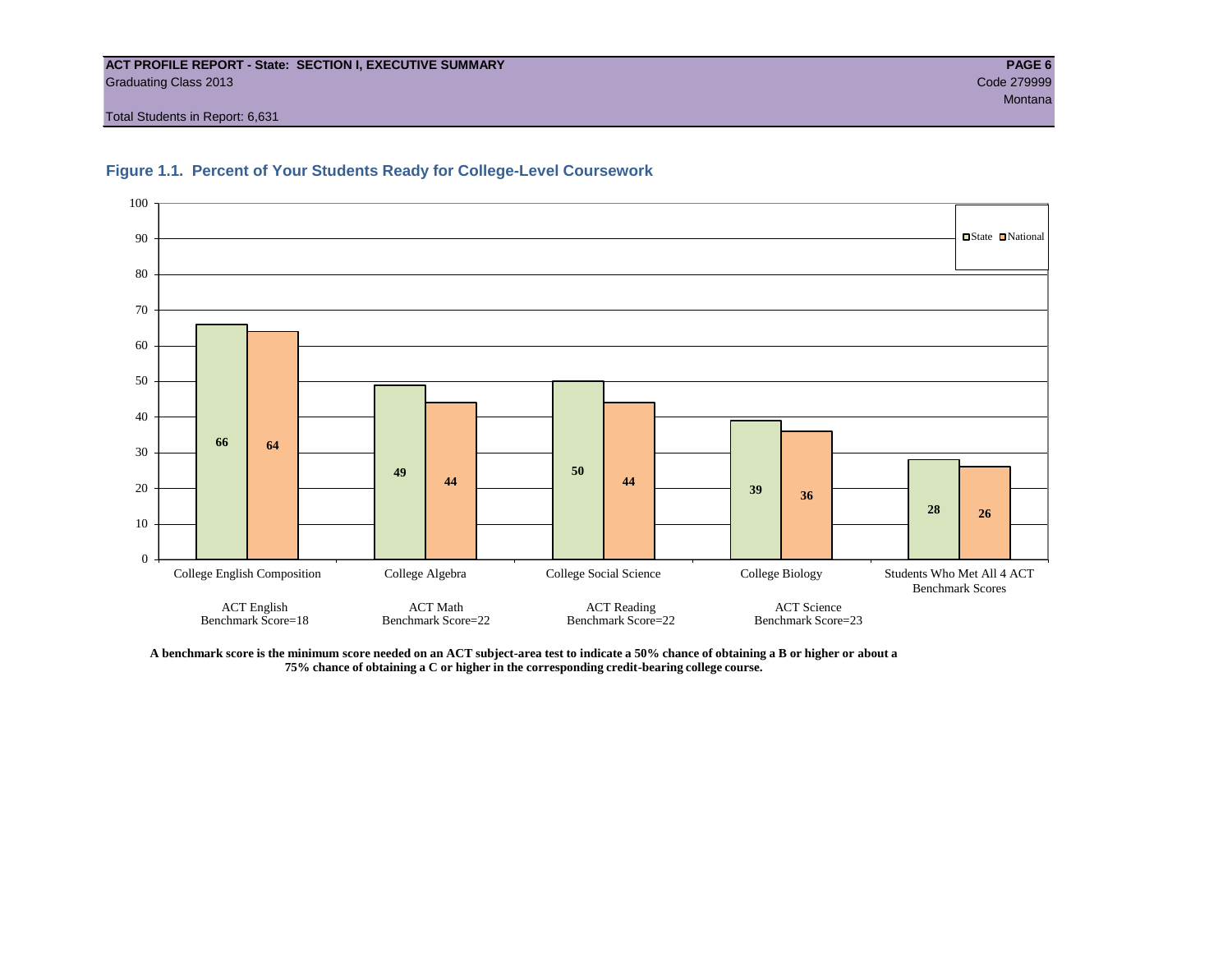#### **ACT PROFILE REPORT - State: SECTION I, EXECUTIVE SUMMARY PAGE 7** Graduating Class 2013 Code 279999

Total Students in Report: 6,631

|      |              | <b>Number of Students</b> |              |                |                    | <b>Percent Who Met Benchmarks</b> |              |          |                |          |                     |          |  |  |  |
|------|--------------|---------------------------|--------------|----------------|--------------------|-----------------------------------|--------------|----------|----------------|----------|---------------------|----------|--|--|--|
|      |              | <b>Tested</b>             |              | <b>English</b> | <b>Mathematics</b> |                                   | Reading      |          | <b>Science</b> |          | <b>Met All Four</b> |          |  |  |  |
| Year | <b>State</b> | <b>National</b>           | <b>State</b> | National       | State              | National                          | <b>State</b> | National | <b>State</b>   | National | <b>State</b>        | National |  |  |  |
| 2009 | 5,960        | ,480,469                  | 74           | 67             | 48                 | 42                                | 63           | 53       | 33             | 28       | 26                  | 23       |  |  |  |
| 2010 | 6,222        | .568.835                  | 74           | 66             | 51                 | 43                                | 62           | 52       | 34             | 29       | 28                  | 24       |  |  |  |
| 2011 | 6,037        | 1,623,112                 | 75           | 66             | 53                 | 45                                | 63           | 52       | 35             | 30       | 29                  | 25       |  |  |  |
| 2012 | 6,024        | .666,017                  | 74           | 67             | 54                 | 46                                | 63           | 52       | 37             | 31       | 30                  | 25       |  |  |  |
| 2013 | 6,631        | 1,799,243                 | 66           | 64             | 49                 | 44                                | 50           | 44       | 39             | 36       | 28                  | 26       |  |  |  |

# **Table 1.1. Five Year Trends—Percent of Students Who Met College Readiness Benchmarks**

# **Table 1.2. Five Year Trends—Average ACT Scores**

|      |              | <b>Number of Students</b> |              |                | <b>Average ACT Scores</b> |                 |                |          |                |          |                  |          |  |  |
|------|--------------|---------------------------|--------------|----------------|---------------------------|-----------------|----------------|----------|----------------|----------|------------------|----------|--|--|
|      |              | <b>Tested</b>             |              | <b>English</b> | <b>Mathematics</b>        |                 | <b>Reading</b> |          | <b>Science</b> |          | <b>Composite</b> |          |  |  |
| Year | <b>State</b> | <b>National</b>           | <b>State</b> | National       |                           | <b>National</b> | State          | National | <b>State</b>   | National | <b>State</b>     | National |  |  |
| 2009 | 5,960        | .480,469                  | 21.2         | 20.6           | 21.7                      | 21.0            | 22.7           | 21.4     | 21.7           | 20.9     | 22.0             | 21.1     |  |  |
| 2010 | 6,222        | .568.835                  | 21.3         | 20.5           | 21.7                      | 21.0            | 22.7           | 21.3     | 21.9           | 20.9     | 22.0             | 21.0     |  |  |
| 2011 | 6,037        | .623,112                  | 21.3         | 20.6           | 21.9                      | 21.1            | 22.7           | 21.3     | 22.0           | 20.9     | 22.1             | 21.1     |  |  |
| 2012 | 6,024        | ,666,017                  | 21.1         | 20.5           | 21.9                      | 21.1            | 22.6           | 21.3     | 22.0           | 20.9     | 22.0             | 21.1     |  |  |
| 2013 | 6,631        | 1,799,243                 | 20.2         | 20.2           | 21.4                      | 20.9            | 21.9           | 21.1     | 21.2           | 20.7     | 21.3             | 20.9     |  |  |

# **Table 1.3. Five Year Trends—Average ACT Scores Nationwide**

|      | <b>Number of Students</b> |                | <b>Average ACT Scores</b> |         |                |                  |  |  |  |  |  |  |
|------|---------------------------|----------------|---------------------------|---------|----------------|------------------|--|--|--|--|--|--|
| Year | Tested                    | <b>English</b> | <b>Mathematics</b>        | Reading | <b>Science</b> | <b>Composite</b> |  |  |  |  |  |  |
| 2009 | ,480,469                  | 20.6           | 21.0                      | 21.4    | 20.9           | 21.1             |  |  |  |  |  |  |
| 2010 | ,568,835                  | 20.5           | 21.0                      | 21.3    | 20.9           | 21.0             |  |  |  |  |  |  |
| 2011 | ,623,112                  | 20.6           | 21.1                      | 21.3    | 20.9           | 21.1             |  |  |  |  |  |  |
| 2012 | ,666,017                  | 20.5           | 21.1                      | 21.3    | 20.9           | 21.1             |  |  |  |  |  |  |
| 2013 | ,799,243                  | 20.2           | 20.9                      | 21.1    | 20.7           | 20.9             |  |  |  |  |  |  |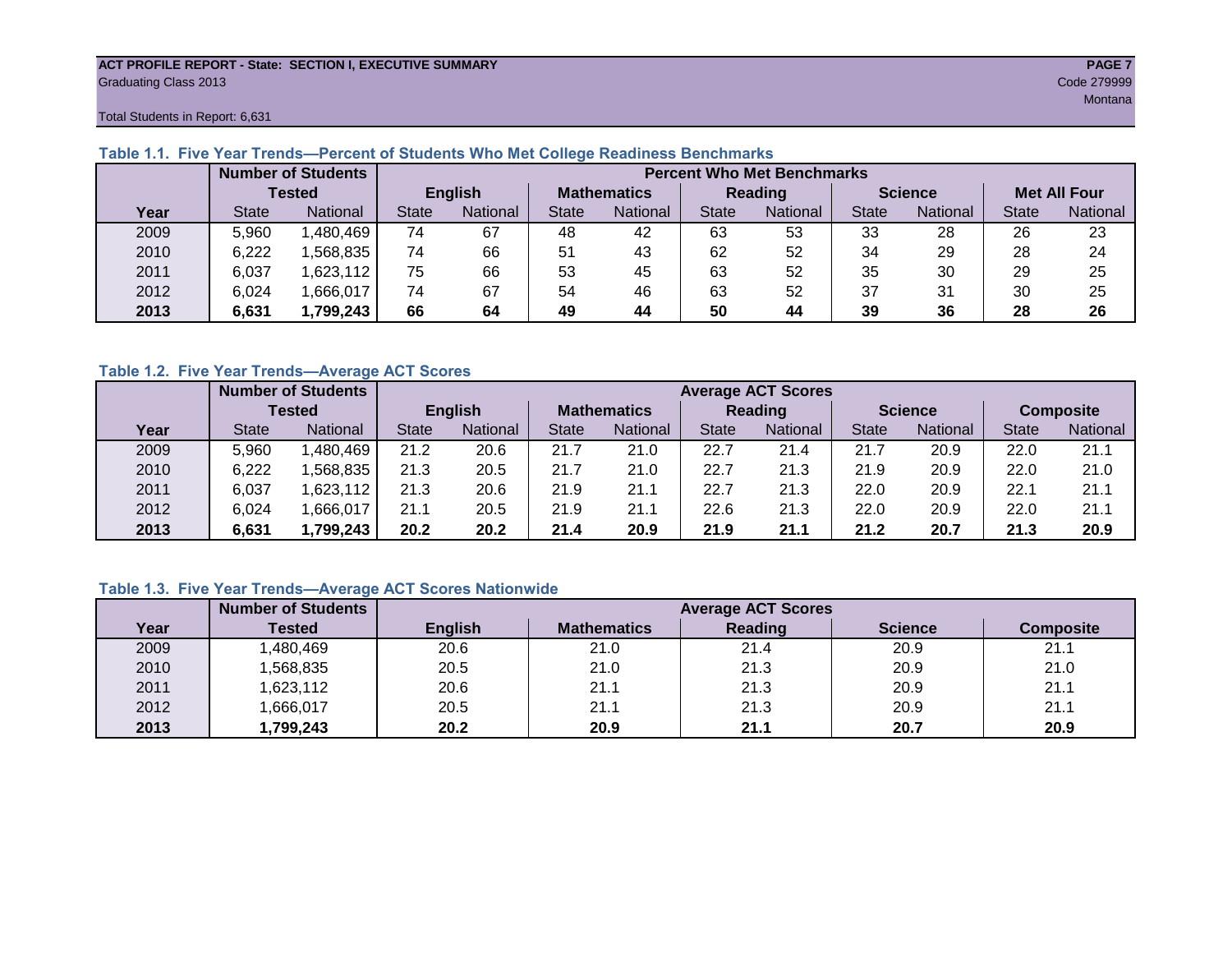#### **ACT PROFILE REPORT - State: SECTION I, EXECUTIVE SUMMARY PAGE 8** Graduating Class 2013 Code 279999

#### Total Students in Report: 6,631

|      |         | <b>Number of Students</b><br>Tested |      | Percent <sup>2</sup> |             | <b>English</b> |         | <b>Mathematics</b> |         | <b>Reading</b> |         | <b>Science</b> | <b>Composite</b> |           |
|------|---------|-------------------------------------|------|----------------------|-------------|----------------|---------|--------------------|---------|----------------|---------|----------------|------------------|-----------|
|      |         |                                     | Core | Less                 |             |                |         |                    |         |                |         |                |                  |           |
|      | Core or | Less than                           | or   | than                 | Core or     | Less than      | Core or | Less than          | Core or | Less than      | Core or | Less than      | Core or          | Less than |
| Year | More    | Core                                | More | Core                 | <b>More</b> | Core           | More    | Core               | More    | Core           | More    | Core           | More             | Core      |
| 2009 | 3.733   | 2,036                               | 63   | 34                   | 22.4        | 19.3           | 23.0    | 19.7               | 23.9    | 20.9           | 22.8    | 20.0           | 23.2             | 20.1      |
| 2010 | 4.063   | 2.008                               | 65   | 32                   | 22.6        | 19.1           | 23.0    | 19.5               | 23.8    | 20.6           | 23.0    | 20.0           | 23.2             | 19.9      |
| 2011 | 4,084   | .833                                | 68   | 30                   | 22.4        | 19.3           | 23.0    | 19.7               | 23.7    | 20.8           | 23.0    | 20.1           | 23.7             | 20.1      |
| 2012 | 4,193   | .735                                | 70   | 29                   | 22.1        | 18.9           | 22.9    | 19.7               | 23.5    | 20.6           | 22.8    | 20.1           | 23.0             | 20.0      |
| 2013 | 4,043   | 2,321                               | 61   | 35                   | 21.9        | 17.9           | 22.9    | 19.2               | 23.3    | 19.9           | 22.7    | 19.3           | 22.8             | 19.2      |

# **Table 1.4. Five Year Trends—Average ACT Scores by Level of Preparation**

<sup>1</sup>"Core or More" results correspond to students taking four or more years of English AND three or more years each of math, social studies, and natural science.

 $2$ Percent of all students tested. Numbers will not add up to 100% due to student non-response.

# **Table 1.5. Five Year Trends—Percent and Average Composite Score by Race/Ethnicity**

|                                        | 2009  |      |      | 2010  |               | 2011 |       |              | 2012 |       |     | 2013 |         |     |      |
|----------------------------------------|-------|------|------|-------|---------------|------|-------|--------------|------|-------|-----|------|---------|-----|------|
|                                        | N     | $\%$ | Avg  | N     | $\frac{9}{6}$ | Avg  | N     | %            | Avg  | N     | %   | Ava  | N       | %   | Avg  |
| <b>All Students</b>                    | 5,960 | 100  | 22.0 | 6.222 | 100           | 22.0 | 6.037 | 100          | 22.1 | 6.024 | 100 | 22.0 | 6,631   | 100 | 21.3 |
| Black/African American                 | 26    |      | 20.3 | 39    |               | 19.1 | 29    | 0            | 19.2 | 27    |     | 18.2 | 41      |     | 17.2 |
| American Indian/Alaska Native          | 313   |      | 18.1 | 373   | 6             | 17.8 | 284   | 5            | 18.0 | 277   |     | 17.6 | 363     |     | 16.3 |
| White                                  | 5,086 | 85   | 22.2 | 5,290 | 85            | 22.4 | 5,065 | 84           | 22.4 | 4,984 | 83  | 22.4 | 5,323   | 80  | 21.8 |
| Hispanic/Latino                        | 106   |      | 20.7 | 124   | າ             | 21.0 | 195   | 3            | 20.5 | 205   |     | 20.6 | 266     |     | 19.5 |
| Asian                                  | 72    |      | 23.  | 83    |               | 22.5 | 56    |              | 22.5 | 64    |     | 21.6 | 70      |     | 21.4 |
| Native Hawaiian/Other Pacific Islander |       |      |      |       | 0             |      | 10    | 0            | 19.6 | 11    |     | 19.5 | $12 \,$ | 0   | 17.7 |
| Two or more races                      | 85    |      | 21.6 | 94    | $\sim$        | 21.3 | 179   | $\sim$<br>د. | 21.2 | 253   |     | 21.6 | 263     |     | 20.7 |
| Prefer not to respond/No response      | 272   |      | 21.8 | 219   | 4             | 21.7 | 219   | Д            | 22.5 | 203   |     | 22.8 | 293     |     | 20.7 |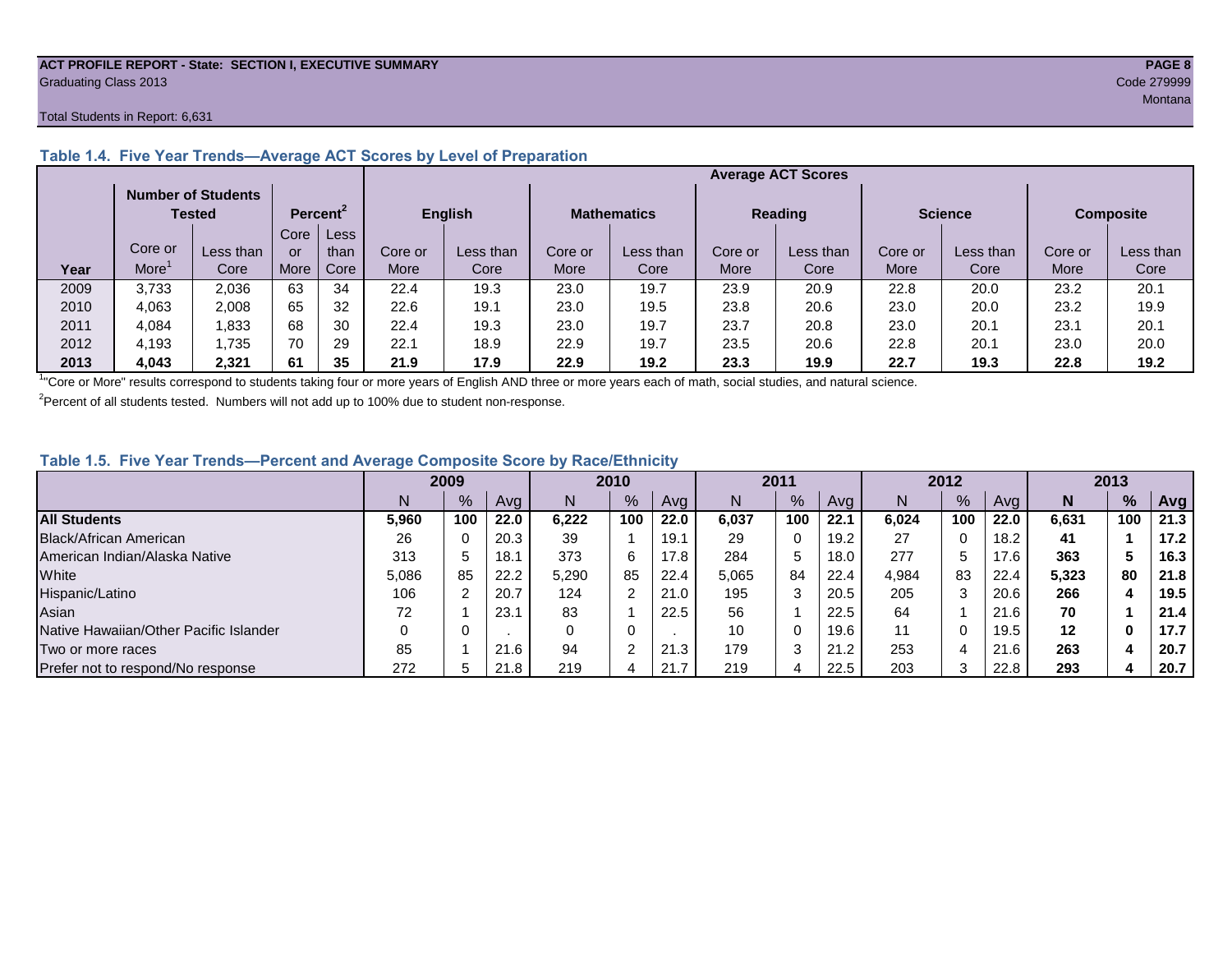#### **ACT PROFILE REPORT - State: SECTION I, EXECUTIVE SUMMARY PAGE 9 Graduating Class 2013** Code 279999 Code 279999

# de la construcción de la construcción de la construcción de la construcción de la construcción de Montana en 1

#### Total Students in Report: 6,631

# **Table 1.6. Percent of Students in College Readiness Standards Score Ranges**

| <b>CRS</b>                        | <b>English</b>            | <b>Mathematics</b>    | <b>Reading</b>          | <b>Science</b>       |  |  |  |
|-----------------------------------|---------------------------|-----------------------|-------------------------|----------------------|--|--|--|
| Range                             | (Benchmark = $18$ )       | (Benchmark = $22$ )   | (Benchmark = $22$ )     | $(Benchmark = 23)$   |  |  |  |
| $1 - 12$                          | 100%<br>50%<br>13%<br>11% | 100%<br>50%           | 100%<br>50%             | 100%<br>50%          |  |  |  |
|                                   | $0\%$                     | $0\%$<br>1%<br>$0\%$  | $8\%$<br>$5\%$<br>$0\%$ | $7\%$<br>5%<br>$0\%$ |  |  |  |
| $13 - 15$                         | 100%                      | 100%                  | 100%                    | 100%                 |  |  |  |
|                                   | 50%<br>13%<br>13%         | 50%<br>14%<br>10%     | 50%<br>13%<br>11%       | 50%<br>10%<br>8%     |  |  |  |
|                                   | $0\%$                     | $0\%$                 | $0\%$                   | 0%                   |  |  |  |
| 16-19                             | 100%                      | 100%                  | 100%                    | 100%                 |  |  |  |
|                                   | 50%<br>20%<br>18%         | 33%<br>31%<br>50%     | 50%<br>21%<br>20%       | 50%<br>23%<br>22%    |  |  |  |
|                                   | $0\%$                     | 0%                    | $0\%$                   | 0%                   |  |  |  |
|                                   | 100%                      | 100%                  | 100%                    | 100%                 |  |  |  |
| $20 - 23$                         | 29%<br>50%<br>25%         | 50%<br>23%<br>19%     | 50%<br>26%<br>24%       | 33%<br>30%<br>50%    |  |  |  |
|                                   | $0\%$                     | $0\%$                 | $0\%$                   | 0%                   |  |  |  |
| $24 - 27$                         | 100%                      | 100%                  | 100%                    | 100%                 |  |  |  |
|                                   | 50%<br>16%<br>16%         | 50%<br>26%<br>21%     | 50%<br>19%<br>15%       | 50%<br>23%<br>20%    |  |  |  |
|                                   | $0\%$                     | $0\%$                 | $0\%$                   | 0%                   |  |  |  |
| 28-32                             | 100%                      | 100%                  | 100%                    | 100%                 |  |  |  |
|                                   | 50%<br>10%<br>$9\%$       | 50%<br>$9\%$<br>$8\%$ | 50%<br>14%<br>13%       | 50%<br>8%<br>$8\%$   |  |  |  |
|                                   | $0\%$                     | $0\%$                 | $0\%$                   | $0\%$                |  |  |  |
| 33-36                             | 100%                      | 100%                  | 100%                    | 100%                 |  |  |  |
|                                   | 50%<br>$5\%$<br>$3\%$     | 50%<br>$3%$           | 50%<br>$5\%$<br>$5\%$   | 50%                  |  |  |  |
|                                   | $0\%$                     | $2\%$<br>$0\%$        | $0\%$                   | 2%<br>$2\%$<br>$0\%$ |  |  |  |
|                                   | 100%                      | 100%                  | 100%                    | 100%                 |  |  |  |
| % At or Above<br><b>Benchmark</b> | 66%<br>64%<br>50%         | 49%<br>44%<br>50%     | 50%<br>44%<br>50%       | 39%<br>36%<br>50%    |  |  |  |
|                                   | $0\%$                     | $0\%$                 | $0\%$                   | $0\%$                |  |  |  |
|                                   |                           | $=$ State             | $=$ National            |                      |  |  |  |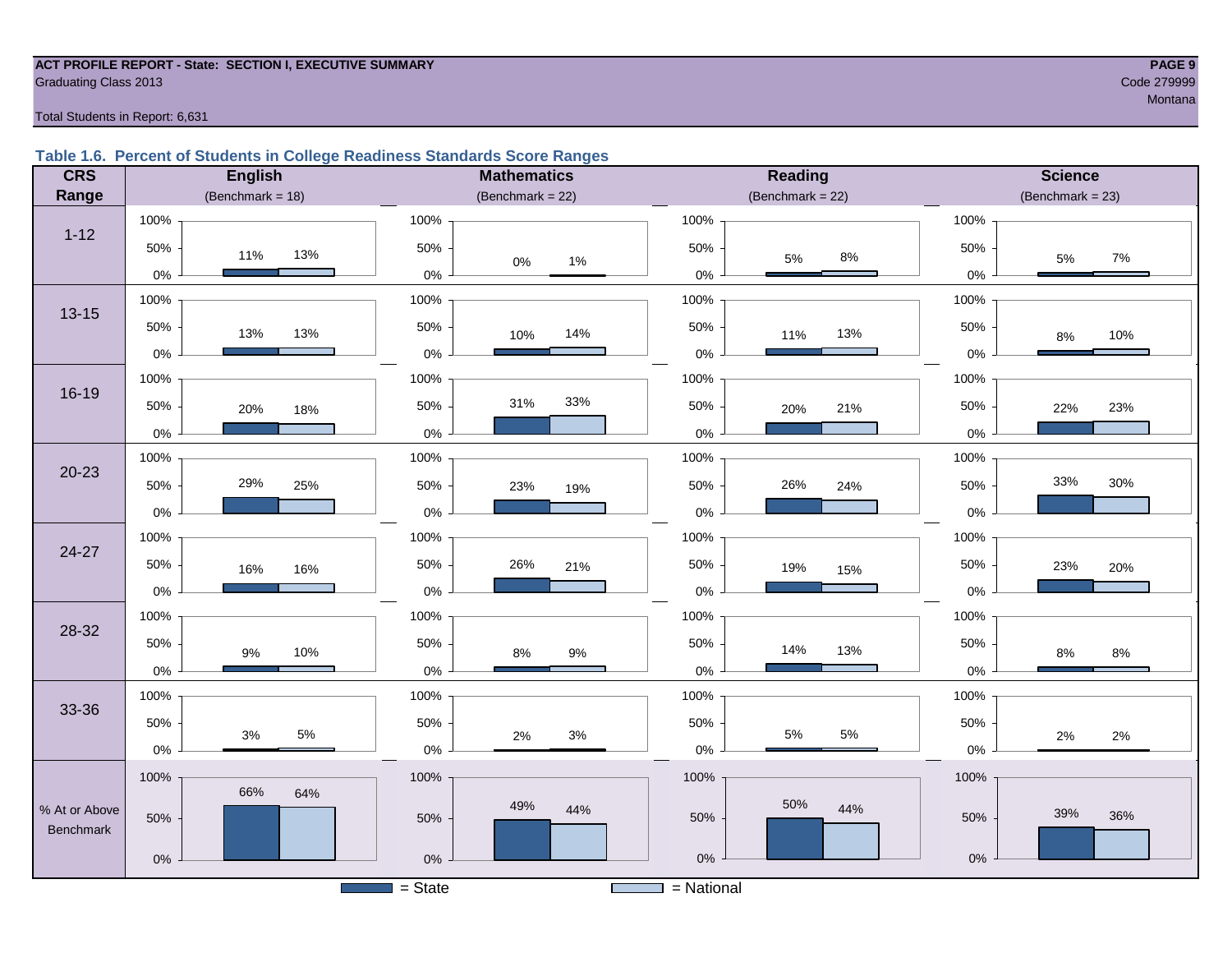#### **ACT PROFILE REPORT- State: SECTION II, ACADEMIC ACHIEVEMENT PAGE 10** Graduating Class 2013 Code 279999

#### Total Students in Report: 6,631

| <b>Student Group</b> | <b>Test Session</b>  |           |         | <b>Average ACT Scores</b> |             |         |         |           |  |  |  |  |
|----------------------|----------------------|-----------|---------|---------------------------|-------------|---------|---------|-----------|--|--|--|--|
|                      | <b>Duration</b>      | N         | Percent | English                   | Mathematics | Reading | Science | Composite |  |  |  |  |
|                      | Standard Time        | 6,480     | 98      | 20.3                      | 21.5        | 21.9    | 21.3    | 21.4      |  |  |  |  |
| <b>State</b>         | <b>Extended Time</b> | 151       | 2       | 15.3                      | 17.1        | 18.1    | 17.2    | 17.1      |  |  |  |  |
|                      | Total                | 6,631     | 100     | 20.2                      | 21.4        | 21.9    | 21.2    | 21.3      |  |  |  |  |
|                      | <b>Standard Time</b> | 1,727,041 | 96      | 20.4                      | 21.0        | 21.3    | 20.9    | 21.0      |  |  |  |  |
| <b>National</b>      | <b>Extended Time</b> | 72,202    | 4       | 15.9                      | 17.7        | 18.1    | 17.9    | 17.5      |  |  |  |  |
|                      | Total                | ,799,243  | 100     | 20.2                      | 20.9        | 21.1    | 20.7    | 20.9      |  |  |  |  |

### **Table 1.7. Average ACT College Reportable Scores by Test Session Duration**

## **Table 1.8. Percent of Students Who Met College Readiness Benchmark Scores by Test Session Duration**

| <b>Student Group</b> | <b>Test Session</b>  |         | <b>Percent of Students</b> |         |         |          |  |  |  |  |  |
|----------------------|----------------------|---------|----------------------------|---------|---------|----------|--|--|--|--|--|
|                      | <b>Duration</b>      | English | Mathematics                | Reading | Science | All Four |  |  |  |  |  |
|                      | Standard Time        | 67      | 50                         | 51      | 40      | 29       |  |  |  |  |  |
| <b>State</b>         | <b>Extended Time</b> | 36      | 15                         | 27      | 15      | 9        |  |  |  |  |  |
|                      | Total                | 66      | 49                         | 50      | 39      | 28       |  |  |  |  |  |
|                      | <b>Standard Time</b> | 65      | 45                         | 45      | 37      | 27       |  |  |  |  |  |
| <b>National</b>      | <b>Extended Time</b> | 35      | 20                         | 28      | 20      | 13       |  |  |  |  |  |
|                      | Total                | 64      | 44                         | 44      | 36      | 26       |  |  |  |  |  |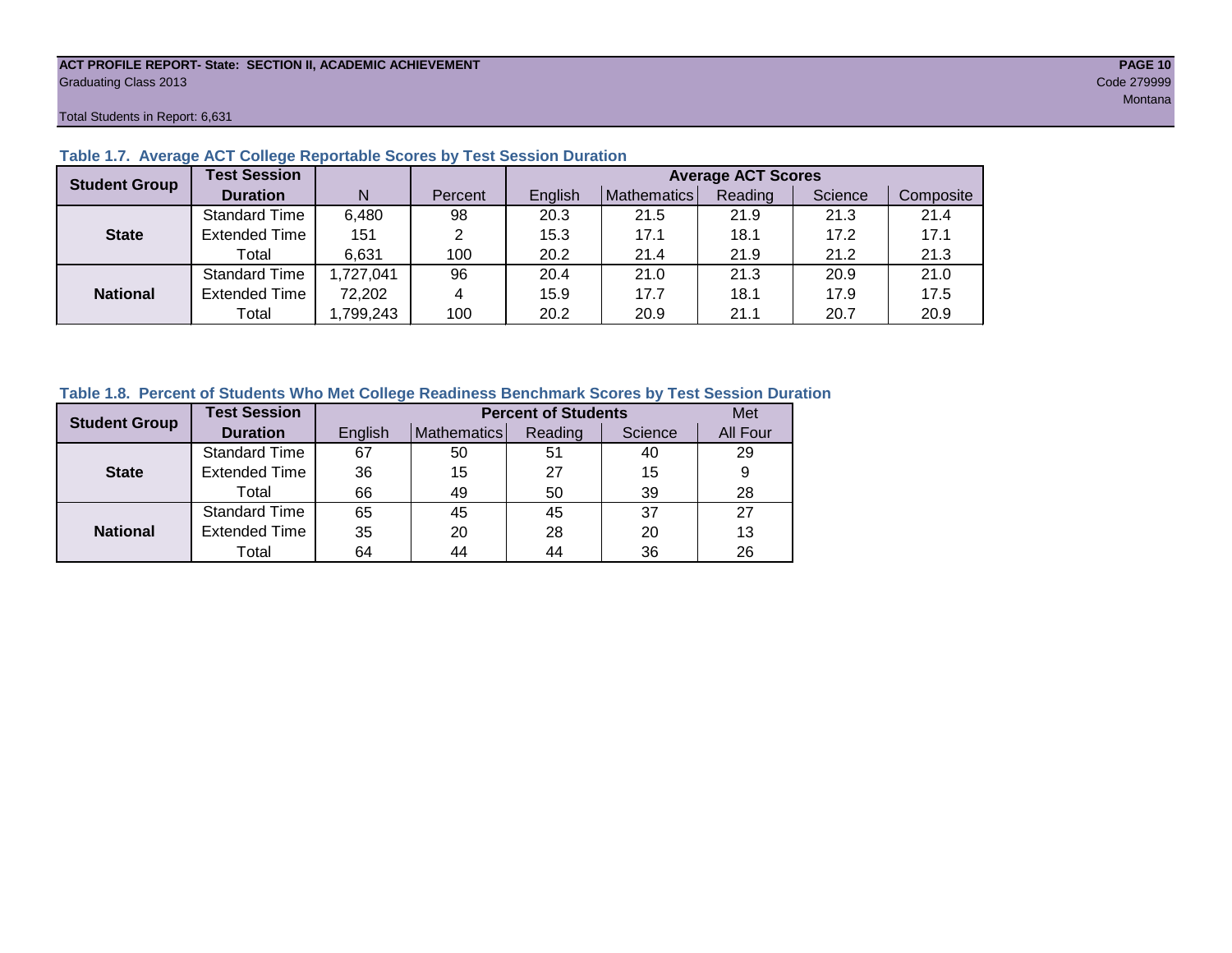# Section II Academic Achievement

Beginning with the Graduating Class of 2013, all students whose scores are college reportable, both standard and extended time tests, are now included. Also beginning with the 2013 Graduating Class data, College Readiness Benchmarks for Reading and Science were updated to reflect the most recent college coursework research.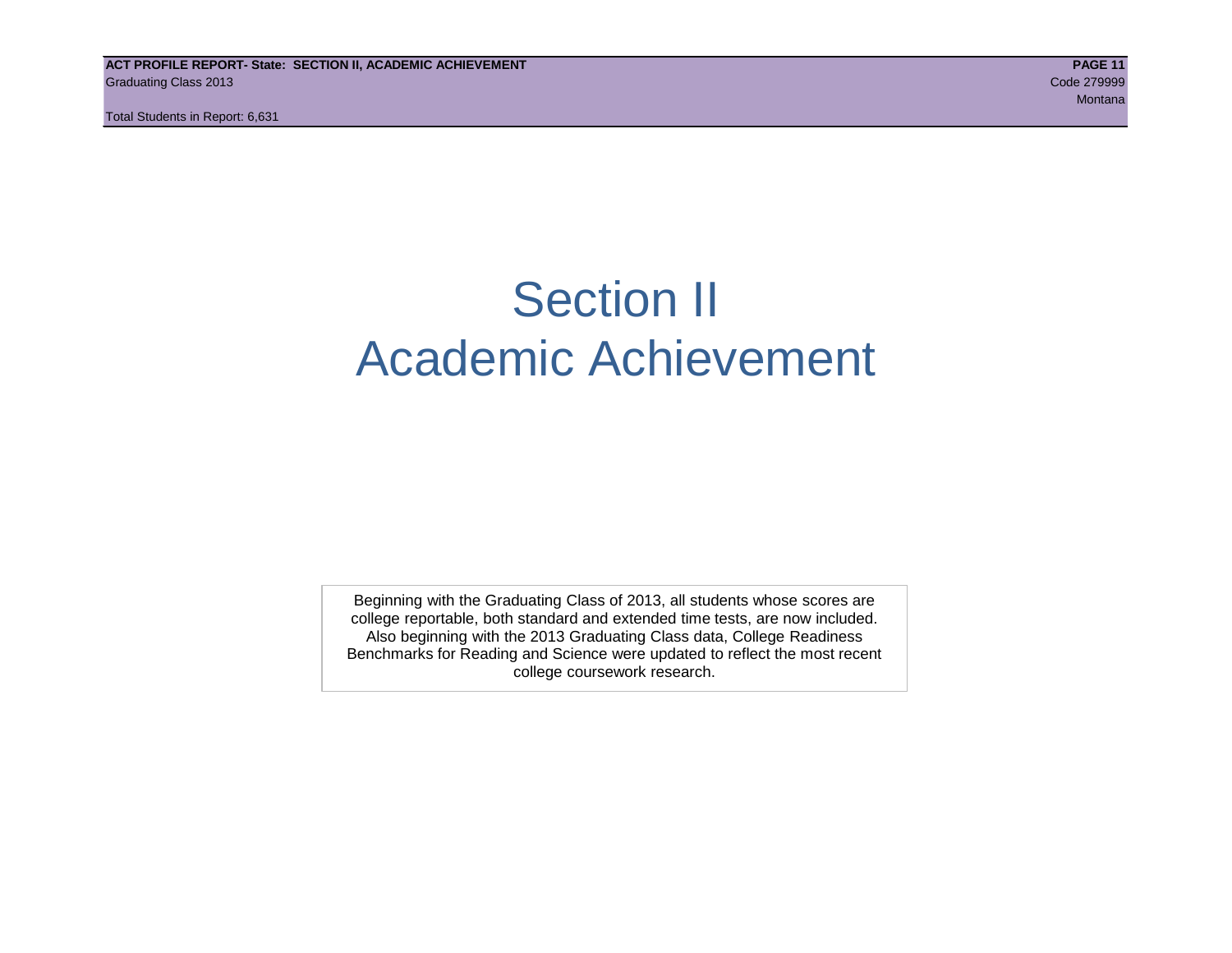#### **ACT PROFILE REPORT- State: SECTION II, ACADEMIC ACHIEVEMENT PAGE 12** Code 279999 Craduating Class 2013

Total Students in Report: 6,631

|  | Table 2.1. ACT Score Distributions, Cumulative Percentages (CP <sup>1</sup> ), and Score Averages |  |  |  |
|--|---------------------------------------------------------------------------------------------------|--|--|--|
|  |                                                                                                   |  |  |  |

| <b>ACT Scale</b> |                | <b>English</b> |                | <b>Mathematics</b> |                | Reading        | <b>Science</b><br><b>Composite</b> |                | <b>ACT Scale</b> |                  |                  |
|------------------|----------------|----------------|----------------|--------------------|----------------|----------------|------------------------------------|----------------|------------------|------------------|------------------|
| <b>Score</b>     | N              | CP             | N              | CP                 | N              | CP             | $\mathsf{N}$                       | CP             | N                | CP               | <b>Score</b>     |
| 36               | 19             | 100            | $\overline{5}$ | 100                | 50             | 100            | 21                                 | 100            | $\overline{2}$   | 100              | 36               |
| 35               | 50             | 100            | 23             | 100                | 43             | 99             | 39                                 | 100            | $10\,$           | 100              | 35               |
| 34               | 55             | 99             | 52             | 100                | 93             | 99             | 25                                 | 99             | 32               | 100              | 34               |
| 33               | 77             | 98             | 36             | 99                 | 138            | 97             | 25                                 | 99             | 39               | 99               | 33               |
| 32               | 73             | 97             | 38             | 98                 | 157            | 95             | 66                                 | 98             | 57               | 99               | 32               |
| 31               | 101            | 96             | 52             | 98                 | 234            | 93             | 73                                 | $97\,$         | 102              | 98               | 31               |
| 30               | 124            | 94             | 97             | 97                 | 179            | 89             | 99                                 | 96             | 136              | 96               | 30               |
| 29               | 109            | 92             | 148            | 95                 | 152            | 87             | 113                                | 95             | 148              | 94               | 29               |
| 28               | 166            | 91             | 225            | 93                 | 221            | 84             | 156                                | 93             | 195              | 92               | 28               |
| 27               | 183            | 88             | 339            | $90\,$             | 210            | 81             | 226                                | 91             | 273              | 89               | 27               |
| 26               | 217            | 86             | 407            | 85                 | 290            | 78             | 281                                | 87             | 326              | 85               | 26               |
| 25               | 285            | 82             | 439            | 79                 | 266            | 73             | 417                                | 83             | 373              | 80               | 25               |
| 24               | 384            | 78             | 506            | 72                 | 482            | 69             | 615                                | $77\,$         | 450              | 74               | 24               |
| 23               | 386            | 72             | 485            | 64                 | 343            | 62             | 460                                | 67             | 490              | 68               | 23               |
| 22               | 458            | 66             | 380            | 57                 | 478            | 57             | 522                                | 61             | 520              | 60               | 22               |
| 21               | 523            | 59             | 339            | 51                 | 458            | 50             | 667                                | 53             | 477              | 52               | 21               |
| 20               | 541            | 52             | 343            | 46                 | 462            | 43             | 533                                | 43             | 522              | 45               | 20               |
| 19               | 322            | 43             | 422            | 41                 | 364            | 36             | 525                                | 35             | 466              | 37               | 19               |
| 18               | 310            | 39             | 390            | 35                 | 353            | 30             | 383                                | $27\,$         | 439              | 30               | 18               |
| 17               | 314            | 34             | 575            | 29                 | 325            | 25             | 274                                | 21             | 434              | 24               | 17               |
| 16               | 394            | 29             | 658            | 20                 | 263            | 20             | 300                                | 17             | 332              | 17               | 16               |
| 15               | 368            | 23             | 414            | 10                 | 325            | 16             | 187                                | 12             | 258              | 12               | 15               |
| 14               | 263            | 18             | 180            | $\overline{4}$     | 180            | 11             | 186                                | 9              | 217              | 8                | 14               |
| 13               | 200            | 14             | 53             |                    | 201            | 9              | 137                                | $\overline{7}$ | 170              | $\mathbf 5$      | 13               |
| 12               | 193            | 11             | 17             |                    | 166            | 5              | 109                                | $\mathbf 5$    | 101              | $\boldsymbol{2}$ | 12               |
| 11               | 169            | 8              | 6              |                    | 91             | 3              | 105                                | 3              | 44               | $\mathbf{1}$     | 11               |
| 10               | 151            | 5              | 1              |                    | 66             | $\overline{2}$ | 52                                 |                | 10               | 1                | 10               |
| 9                | 75             | 3              |                |                    | $20\,$         |                | 12                                 | 1              | $\overline{4}$   | 1                | $\boldsymbol{9}$ |
| 8                | 75             | $\overline{2}$ | $\Omega$       |                    | 9              |                | 11                                 |                | 3                |                  | 8                |
| $\overline{7}$   | 35             |                | $\Omega$       |                    | $\overline{7}$ |                | 8                                  |                |                  |                  | $\overline{7}$   |
| 6                | $\overline{7}$ |                | $\Omega$       |                    | 1              |                | 2                                  |                | $\Omega$         |                  | 6                |
| 5                | $\mathbf{1}$   |                | $\Omega$       |                    | 0              |                | $\mathbf{1}$                       |                | $\mathbf 0$      |                  | 5                |
| 4                | $\overline{2}$ |                | $\pmb{0}$      |                    |                |                | $\mathbf 0$                        |                | 0                |                  | 4                |
| 3                | 1              |                | $\mathbf 0$    |                    |                |                | $\Omega$                           | 1              | $\mathbf 0$      |                  | 3                |
| $\overline{2}$   | 0              |                | 0              |                    |                |                | 0                                  | 1              | $\mathbf 0$      |                  | $\overline{c}$   |
|                  | $\Omega$       | $\overline{1}$ | $\Omega$       |                    | 1              | 1              | $\overline{ }$                     | 1              | $\Omega$         |                  | Avg (SD)         |
| Avg (SD)         |                | 20.2(6.0)      |                | 21.4(4.8)          |                | 21.9(6.0)      |                                    | 21.2(4.9)      |                  | 21.3(4.9)        |                  |

<sup>1</sup>CP is the cumulative percent of students at or below a score point.

Note: Shaded portions of columns identify the students who met/exceeded the ACT College Readiness Benchmark Scores.

man and the contract of the contract of the contract of the contract of the contract of the contract of the contract of the contract of the contract of the contract of the contract of the contract of the contract of the co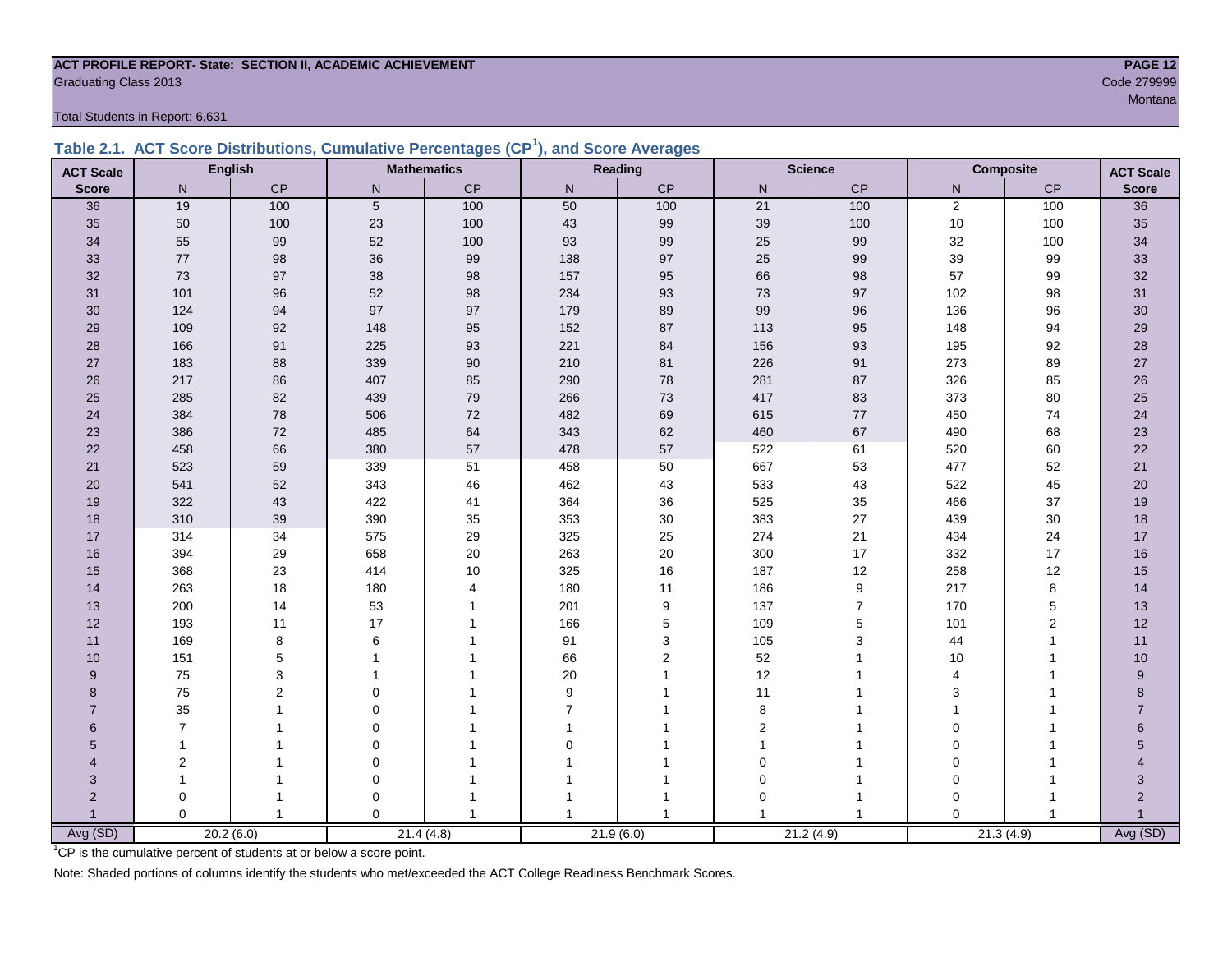#### **ACT PROFILE REPORT- State: SECTION II, ACADEMIC ACHIEVEMENT PAGE 13** Graduating Class 2013 Code 279999

#### Total Students in Report: 6,631

|                  |                         | <b>English</b> |                          |                |                        |                | Reading                |                         | <b>Mathematics</b>    |                |                     |                |                        |                |                  |
|------------------|-------------------------|----------------|--------------------------|----------------|------------------------|----------------|------------------------|-------------------------|-----------------------|----------------|---------------------|----------------|------------------------|----------------|------------------|
|                  |                         |                |                          |                | <b>Social Studies/</b> |                |                        |                         | <b>Pre/Elementarv</b> |                | Algebra/ Coordinate |                | <b>Plane Geometry/</b> |                |                  |
| <b>ACT Scale</b> | <b>Usage/ Mechanics</b> |                | <b>Rhetorical Skills</b> |                | <b>Sciences</b>        |                | <b>Arts/Literature</b> |                         | Algebra               |                | <b>Geometry</b>     |                | Trigonometry           |                | <b>ACT Scale</b> |
| <b>Score</b>     | N <sub>1</sub>          | <b>CP</b>      | N                        | CP             | N                      | CP             | N                      | CP                      | N                     | <b>CP</b>      | N                   | <b>CP</b>      | N                      | CP             | <b>Score</b>     |
| 18               | 154                     | 100            | 86                       | 100            | 181                    | 100            | 186                    | 100                     | 203                   | 100            | 24                  | 100            | 43                     | 100            | 18               |
| 17               | 251                     | 98             | 41                       | 99             | 381                    | 97             | 309                    | 97                      | 278                   | 97             | 51                  | 100            | 11                     | 99             | 17               |
| 16               | 229                     | 94             | 276                      | 98             | 384                    | 92             | 421                    | 93                      | 264                   | 93             | 117                 | 99             | 180                    | 99             | 16               |
| 15               | 259                     | 90             | 345                      | 94             | 394                    | 86             | 493                    | 86                      | 403                   | 89             | 312                 | 97             | 415                    | 96             | 15               |
| 14               | 313                     | 87             | 468                      | 89             | 465                    | 80             | 382                    | 79                      | 458                   | 83             | 520                 | 92             | 601                    | 90             | 14               |
| 13               | 421                     | 82             | 531                      | 82             | 617                    | 73             | 536                    | 73                      | 746                   | 76             | 814                 | 85             | 655                    | 81             | 13               |
| 12               | 418                     | 75             | 785                      | 74             | 836                    | 63             | 568                    | 65                      | 642                   | 65             | 818                 | 72             | 938                    | 71             | 12               |
| 11               | 712                     | 69             | 803                      | 62             | 579                    | 51             | 762                    | 56                      | 630                   | 55             | 1,004               | 60             | 859                    | 57             | 11               |
| 10               | 805                     | 58             | 736                      | 50             | 586                    | 42             | 623                    | 45                      | 687                   | 45             | 870                 | 45             | 744                    | 44             | 10               |
| 9                | 660                     | 46             | 889                      | 39             | 567                    | 33             | 509                    | 35                      | 451                   | 35             | 650                 | 32             | 1,009                  | 33             | 9                |
| 8                | 561                     | 36             | 553                      | 25             | 645                    | 25             | 563                    | 28                      | 707                   | 28             | 799                 | 22             | 512                    | 18             | 8                |
| $\overline{7}$   | 617                     | 28             | 415                      | 17             | 445                    | 15             | 388                    | 19                      | 665                   | 18             | 219                 | 10             | 333                    | 10             | $\overline{7}$   |
| 6                | 373                     | 19             | 261                      | 11             | 236                    | 8              | 397                    | 13                      | 268                   | $\overline{7}$ | 238                 | 7              | 89                     | 5              | 6                |
| 5                | 397                     | 13             | 223                      | $\overline{7}$ | 197                    | 5              | 241                    | 7                       | 169                   | 3              | 40                  | 3              | 132                    | 4              | 5                |
| $\overline{4}$   | 230                     | $\overline{7}$ | 135                      | 3              | 73                     | $\overline{2}$ | 175                    | 4                       | 42                    | 1              | 95                  | $\overline{2}$ | 45                     | $\overline{2}$ | 4                |
| 3                | 169                     | 3              | 70                       | $\mathbf{1}$   | 28                     |                | 52                     | 1                       | 15                    |                | 51                  | 1              | 45                     | 1              | 3                |
| $\overline{2}$   | 53                      | 1              | 14                       | 1              | 10                     |                | 23                     |                         | 3                     |                | 1                   | 4              | 9                      | 1              | $\overline{2}$   |
|                  | 9                       | $\mathbf{1}$   | $\Omega$                 | 1              | $\overline{7}$         |                | 3                      | $\overline{\mathbf{1}}$ | $\mathbf 0$           |                | 8                   | 1              | 11                     | 1              |                  |
| Avg (SD)         | 9.9(3.7)                |                | 10.5(3.2)                |                | 11.3(3.5)              |                | 11.0(3.7)              |                         | 11.1(3.4)             |                | 10.7(2.7)           |                | 10.9(2.8)              |                | Avg (SD)         |

**Table 2.2. ACT Subscore Distributions, Cumulative Percentages (CP<sup>1</sup> ), and Subscore Averages**

<sup>1</sup>CP is the cumulative percent of students at or below a score point.

#### **Table 2.3. ACT Score Quartile Values**

| <b>Quartile</b>      | <b>Enalish</b> | <b>Mathematics</b> | Reading  | <b>Science</b> | Composite |
|----------------------|----------------|--------------------|----------|----------------|-----------|
| Q3 (75th Percentile) | 24             | 25                 | 26       | 24             | 25        |
| Q2 (50th Percentile) | 20             | <u>_</u>           | nr<br>∠∠ | ິ<br>-         | <u>_</u>  |
| Q1 (25th Percentile) |                |                    |          | י ^<br>۱o      |           |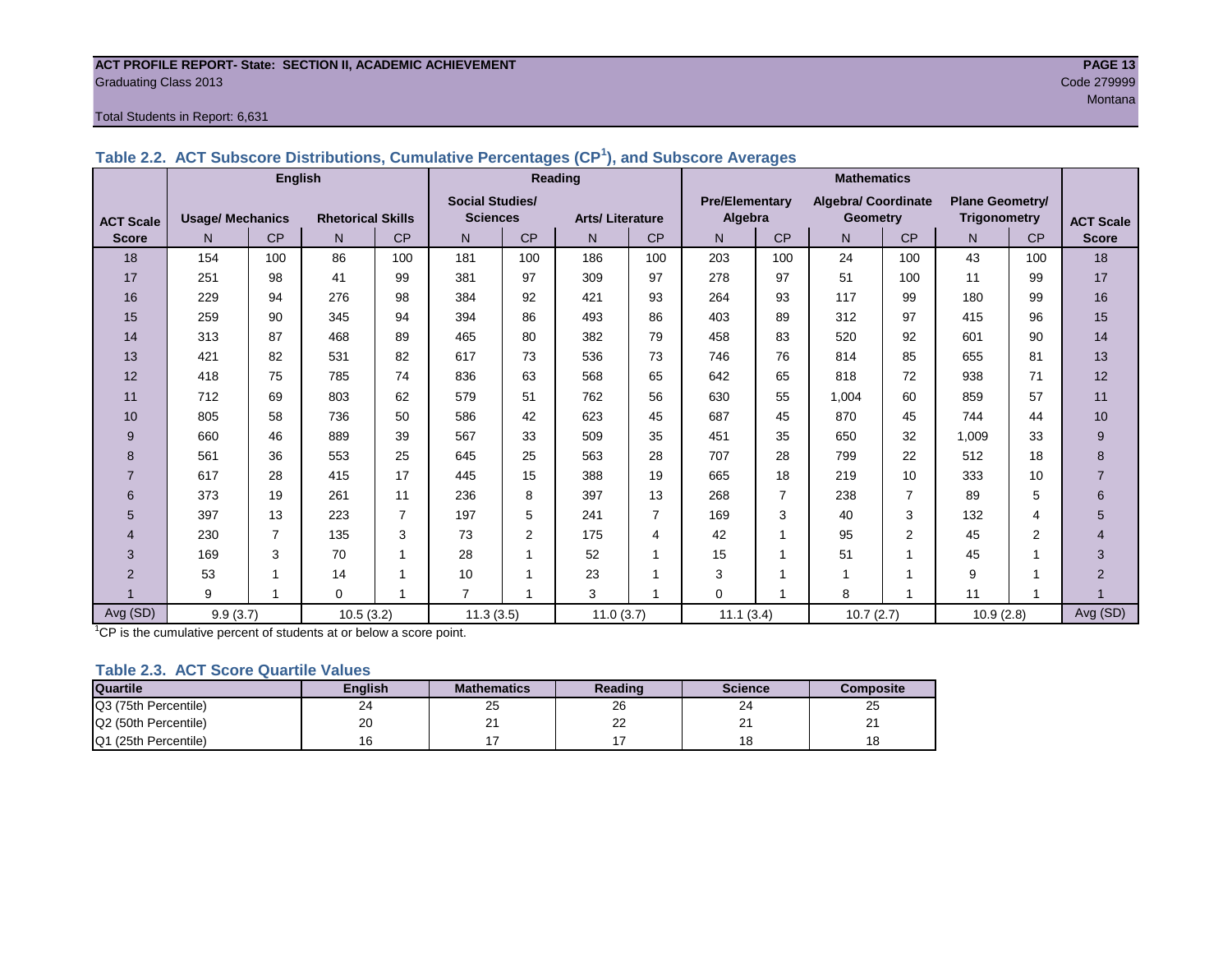#### **Table 2.4. Average ACT Composite Scores for Race/Ethnicity by Level of Preparation**

| <b>Student</b>  |                                 | <b>Number of Students</b> | <b>Percent Taking</b>     |                     | <b>Average ACT Composite Score</b> |
|-----------------|---------------------------------|---------------------------|---------------------------|---------------------|------------------------------------|
| <b>Group</b>    | <b>Race/Ethnicity</b>           | <b>Tested</b>             | Core or More <sup>1</sup> | <b>Core or More</b> | <b>Less Than Core</b>              |
|                 | <b>All Students</b>             | 6,631                     | 61                        | 22.8                | 19.2                               |
|                 | Black/African American          | 41                        | 51                        | 18.1                | 16.4                               |
|                 | American Indian/Alaska Native   | 363                       | 40                        | 17.8                | 15.7                               |
|                 | White                           | 5,323                     | 63                        | 23.2                | 19.7                               |
| <b>State</b>    | Hispanic/Latino                 | 266                       | 51                        | 21.2                | 17.7                               |
|                 | Asian                           | 70                        | 71                        | 22.1                | 19.8                               |
|                 | Native Hawaiian/Other Pac. Isl. | 12                        | 42                        | 19.4                | 16.4                               |
|                 | Two or more races               | 263                       | 64                        | 21.9                | 18.7                               |
|                 | Prefer not/No Response          | 293                       | 56                        | 23.1                | 17.9                               |
|                 | <b>All Students</b>             | 1,799,243                 | 74                        | 21.7                | 18.7                               |
|                 | Black/African American          | 239,598                   | 69                        | 17.5                | 15.6                               |
|                 | American Indian/Alaska Native   | 14,217                    | 62                        | 19.1                | 16.5                               |
|                 | White                           | 1,034,712                 | 76                        | 22.9                | 20.0                               |
| <b>National</b> | Hispanic/Latino                 | 259,741                   | 72                        | 19.5                | 17.2                               |
|                 | Asian                           | 71,677                    | 81                        | 24.1                | 21.5                               |
|                 | Native Hawaiian/Other Pac. Isl. | 4,772                     | 71                        | 20.5                | 17.5                               |
|                 | Two or more races               | 64,221                    | 74                        | 21.9                | 19.2                               |
|                 | Prefer not/No Response          | 110,305                   | 58                        | 22.4                | 18.4                               |

<sup>1</sup>"Core or More" results correspond to students taking four or more years of English AND three or more years each of math, social studies, and natural science.

#### **Table 2.5. Average ACT Scores by Race/Ethnicity**

| <b>Student</b>  |                                 |                |                    |         |                |                  |
|-----------------|---------------------------------|----------------|--------------------|---------|----------------|------------------|
| Group           | <b>Race/Ethnicity</b>           | <b>English</b> | <b>Mathematics</b> | Reading | <b>Science</b> | <b>Composite</b> |
|                 | <b>All Students</b>             | 20.2           | 21.4               | 21.9    | 21.2           | 21.3             |
|                 | <b>Black/African American</b>   | 15.7           | 17.7               | 17.4    | 17.5           | 17.2             |
|                 | American Indian/Alaska Native   | 14.1           | 17.1               | 16.8    | 16.7           | 16.3             |
|                 | White                           | 20.8           | 21.8               | 22.4    | 21.8           | 21.8             |
| <b>State</b>    | Hispanic/Latino                 | 17.8           | 19.8               | 19.9    | 19.8           | 19.5             |
|                 | Asian                           | 19.7           | 23.4               | 20.9    | 21.3           | 21.4             |
|                 | Native Hawaiian/Other Pac. Isl. | 15.6           | 17.6               | 18.7    | 18.0           | 17.7             |
|                 | Two or more races               | 19.7           | 20.6               | 21.5    | 20.5           | 20.7             |
|                 | Prefer not/No Response          | 19.9           | 20.5               | 21.4    | 20.3           | 20.7             |
|                 | <b>All Students</b>             | 20.2           | 20.9               | 21.1    | 20.7           | 20.9             |
|                 | <b>Black/African American</b>   | 15.7           | 17.2               | 17.0    | 16.9           | 16.9             |
|                 | American Indian/Alaska Native   | 16.6           | 18.2               | 18.3    | 18.3           | 18.0             |
|                 | <b>White</b>                    | 21.8           | 21.9               | 22.6    | 22.0           | 22.2             |
| <b>National</b> | Hispanic/Latino                 | 17.7           | 19.3               | 18.9    | 18.8           | 18.8             |
|                 | Asian                           | 22.5           | 25.0               | 22.9    | 23.1           | 23.5             |
|                 | Native Hawaiian/Other Pac. Isl. | 18.6           | 20.1               | 19.5    | 19.5           | 19.5             |
|                 | Two or more races               | 20.6           | 20.9               | 21.6    | 20.9           | 21.1             |
|                 | Prefer not/No Response          | 20.0           | 20.8               | 21.0    | 20.5           | 20.7             |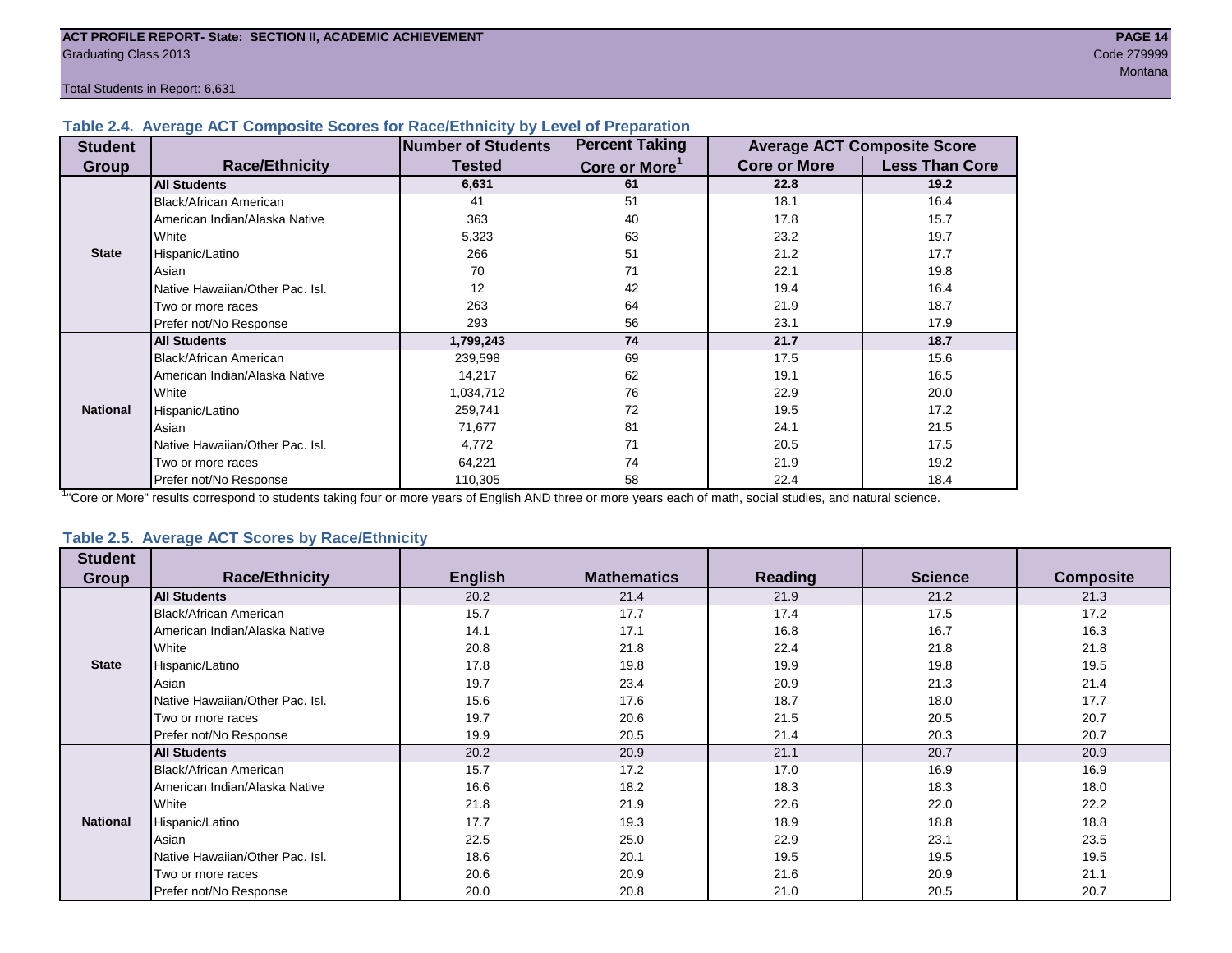#### **ACT PROFILE REPORT- State: SECTION II, ACADEMIC ACHIEVEMENT PAGE 15** Graduating Class 2013 Code 279999

Total Students in Report: 6,631

| <b>Student</b>  | <b>CRS</b> |         | <b>English</b> |         | <b>Mathematics</b> |         | <b>Reading</b> | <b>Science</b> |                |  |
|-----------------|------------|---------|----------------|---------|--------------------|---------|----------------|----------------|----------------|--|
| Group           | Range      | N.      | %              | N       | %                  | N       | $\frac{9}{6}$  | N              | %              |  |
|                 | 33 to 36   | 201     | 3              | 116     | 2                  | 324     | 5              | 110            | $\overline{2}$ |  |
|                 | 28 to 32   | 573     | 9              | 560     | 8                  | 943     | 14             | 507            | 8              |  |
|                 | 24 to 27   | 1,069   | 16             | 1,691   | 26                 | 1,248   | 19             | 1,539          | 23             |  |
| <b>State</b>    | 20 to 23   | 1,908   | 29             | 1,547   | 23                 | 1,741   | 26             | 2,182          | 33             |  |
|                 | 16 to 19   | 1,340   | 20             | 2,045   | 31                 | 1,305   | 20             | 1,482          | 22             |  |
|                 | 13 to 15   | 831     | 13             | 647     | 10                 | 706     | 11             | 510            | 8              |  |
|                 | 01 to 12   | 709     | 11             | 25      | 0                  | 364     | 5              | 301            | 5              |  |
|                 | 33 to 36   | 81,846  | 5              | 51,648  | 3                  | 89,731  | 5              | 36,033         | 2              |  |
|                 | 28 to 32   | 175,672 | 10             | 156,561 | 9                  | 239,643 | 13             | 138,865        | 8              |  |
|                 | 24 to 27   | 291,095 | 16             | 385,102 | 21                 | 277,723 | 15             | 364,600        | 20             |  |
| <b>National</b> | 20 to 23   | 447,398 | 25             | 343.822 | 19                 | 424,936 | 24             | 542,531        | 30             |  |
|                 | 16 to 19   | 327,718 | 18             | 590,816 | 33                 | 384,706 | 21             | 413,107        | 23             |  |
|                 | 13 to 15   | 242,064 | 13             | 258.384 | 14                 | 240,069 | 13             | 183,840        | 10             |  |
|                 | 01 to 12   | 233,450 | 13             | 12,910  |                    | 142,435 | 8              | 120,267        |                |  |

### **Table 2.6. Percent of Students in College Readiness Standards (CRS) Score Ranges**

# **Table 2.7. Average ACT Scores by Gender**

| <b>Student Group</b> | Gender         |         |         | <b>Average ACT Scores</b> |             |         |         |           |  |  |  |
|----------------------|----------------|---------|---------|---------------------------|-------------|---------|---------|-----------|--|--|--|
|                      |                | N       | Percent | English                   | Mathematics | Reading | Science | Composite |  |  |  |
|                      | Males          | 3,203   | 48      | 19.8                      | 21.8        | 21.6    | 21.7    | 21.3      |  |  |  |
| <b>State</b>         | <b>Females</b> | 3,395   | 51      | 20.7                      | 21.0        | 22.2    | 20.8    | 21.3      |  |  |  |
|                      | Missing        | 33      |         | 15.3                      | 18.0        | 17.7    | 17.1    | 17.2      |  |  |  |
|                      | Males          | 835,431 | 46      | 19.8                      | 21.4        | 20.9    | 21.2    | 20.9      |  |  |  |
| <b>National</b>      | Females        | 954,919 | 53      | 20.6                      | 20.5        | 21.4    | 20.4    | 20.9      |  |  |  |
|                      | Missing        | 8,893   | 0       | 16.1                      | 18.2        | 17.6    | 17.7    | 17.5      |  |  |  |

#### **Table 2.8. Percent of Students Who Met College Readiness Benchmark Scores by Gender**

| <b>Student Group</b> | Gender  |         | <b>Met</b>         |         |         |          |
|----------------------|---------|---------|--------------------|---------|---------|----------|
|                      |         | English | <b>Mathematics</b> | Reading | Science | All Four |
| <b>State</b>         | Males   | 62      | 52                 | 49      | 43      | 30       |
|                      | Females | 70      | 46                 | 52      | 37      | 27       |
|                      | Males   | 62      | 47                 | 43      | 40      | 29       |
| <b>National</b>      | Females | 67      | 4 <sup>1</sup>     | 45      | 33      | 24       |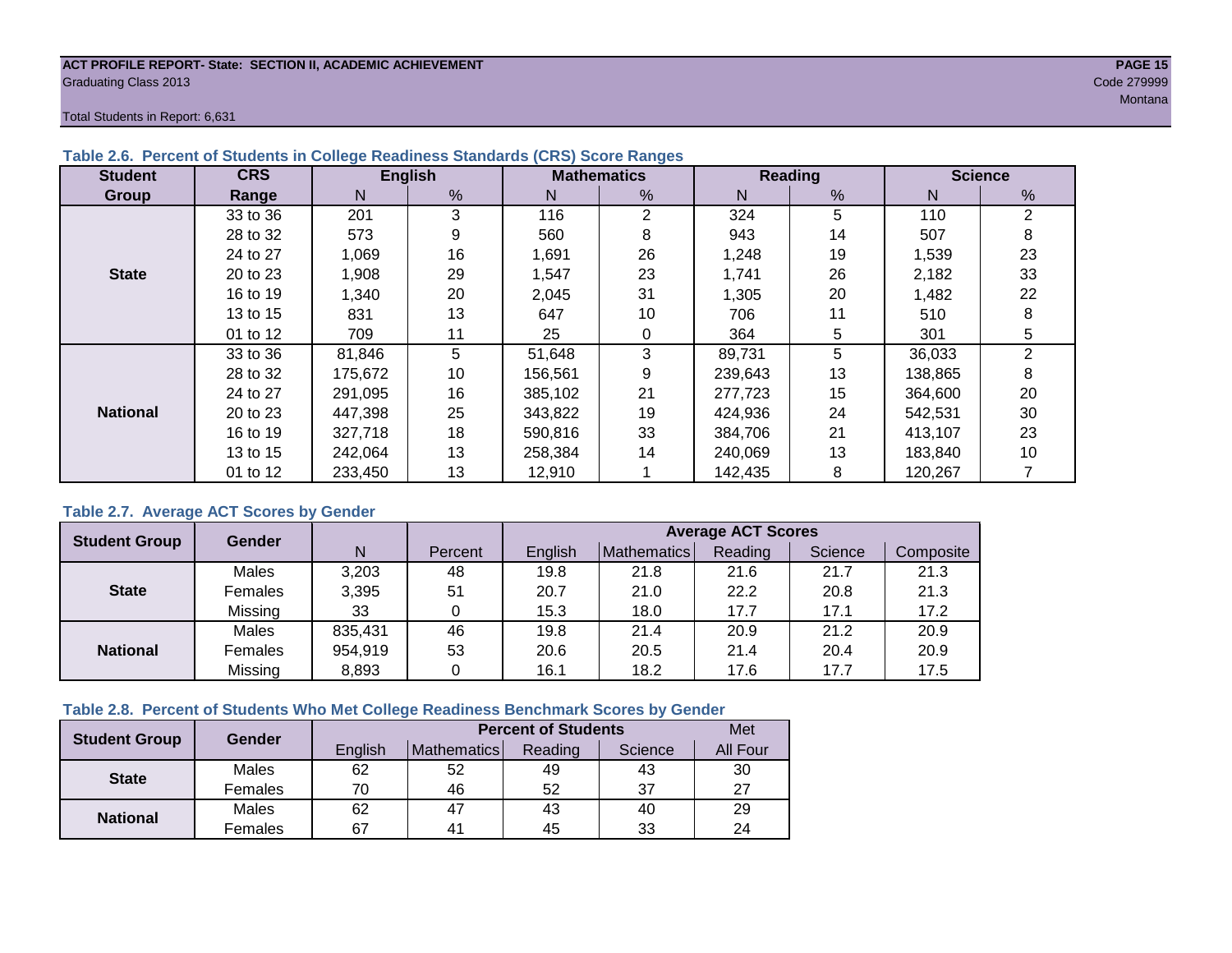#### **ACT PROFILE REPORT- State: SECTION II, ACADEMIC ACHIEVEMENT PAGE 16** Graduating Class 2013 Code 279999

#### Total Students in Report: 6,631

| <b>Student</b>  | <b>Curriculum</b>         |         | <b>English</b><br>N |      | <b>Mathematics</b> |      | Reading |      | <b>Science</b> |      | Composite  |      |
|-----------------|---------------------------|---------|---------------------|------|--------------------|------|---------|------|----------------|------|------------|------|
| <b>Group</b>    | Taken <sup>1</sup>        |         | CRB %               | Ava  | CRB %              | Ava  | CRB %   | Avg  | CRB %          | Ava  | CRB $\%^4$ | Avg  |
|                 | Core or More <sup>2</sup> | 4,043   | 78                  | 21.9 | 63                 | 22.9 | 60      | 23.3 | 51             | 22.7 | 38         | 22.8 |
| <b>State</b>    | Less than Corel           | 2,321   | 51                  | 17.9 | 28                 | 19.2 | 36      | 19.9 | 23             | 19.3 | 14         | 19.2 |
|                 | Missing <sup>3</sup>      | 267     | 27                  | 14.5 |                    | 16.7 | 22      | 16.8 | 11             | 16.3 |            | 16.2 |
|                 | Core or More              | 322,739 | 71                  | 21.2 | 50                 | 21.7 | 50      | 22.0 | 42             | 21.5 | -31        | 21.7 |
| <b>National</b> | Less than Core            | 396,592 | 48                  | 17.8 | 27                 | 18.9 | 30      | 19.0 | 22             | 18.8 | 14         | 18.7 |
|                 | Missing                   | 79,912  | 36                  | 16.0 | 19                 | 17.8 | 24      | 17.5 |                | 17.7 | 10         | 17.4 |

**Table 2.9. College Readiness Benchmark (CRB) Percent and Average ACT Scores by Overall High School Curriculum**

1 "Curriculum Taken" reflects overall high school curriculum in this table.

 $^2$  "Core or More" results correspond to students taking four or more years of English AND three or more years each of math, social studies, and natural science.

 $3$  Zero years or no coursework information reported in one or more content areas.

 $4$  Composite CRB% results reflect students who met all four subject-area benchmarks.

|  |  |  |  |  | Table 2.10. College Readiness Benchmark (CRB) Percent and Average ACT Scores by Content-Specific Curriculum |
|--|--|--|--|--|-------------------------------------------------------------------------------------------------------------|
|--|--|--|--|--|-------------------------------------------------------------------------------------------------------------|

| <b>Student</b>  | Curriculum                |          | <b>English</b> |      |          | <b>Mathematics</b> |      |          | <b>Reading</b> |      |          | <b>Science</b> |      |  |
|-----------------|---------------------------|----------|----------------|------|----------|--------------------|------|----------|----------------|------|----------|----------------|------|--|
| Group           | <b>Taken</b>              |          | CRB %          | Avg  |          | CRB %              | Avg  | N        | CRB %          | Avg  | N        | CRB %          | Avg  |  |
|                 | Core or More <sup>2</sup> | 6,167    | 68             | 20.5 | 5.734    | 55                 | 22.1 | 5,727    | 53             | 22.2 | 4,595    | 49             | 22.4 |  |
| <b>State</b>    | Less than Core            | 295      | 37             | 16.0 | 654      |                    | 16.8 | 731      | 38             | 19.9 | 1,842    | 19             | 18.7 |  |
|                 | Missing <sup>3</sup>      | 169      | 29             | 15.0 | 243      | 10                 | 16.6 | 173      | 25             | 17.4 | 194      | 13             | 16.8 |  |
|                 | Core or More              | ,646,286 | 67             | 20.6 | .648,697 | 46                 | 21.3 | .554,990 | 46             | 21.5 | .506.965 | 40             | 21.3 |  |
| <b>National</b> | Less than Core            | 84,048   | 36             | 15.9 | 77,906   |                    | 16.3 | 171.617  | 32             | 19.1 | 218,267  |                | 18.0 |  |
|                 | Missing                   | 68,909   | 38             | 16.4 | 72,640   | 20                 | 17.9 | 72,636   | 25             | 17.7 | 74,011   | 18             | 17.8 |  |

<sup>1</sup>"Curriculum Taken" reflects content-specific curriculum in this table.

<sup>2</sup> "Core or More" results correspond to students taking four or more years of English or three or more years of math, social studies, or natural science, respectively. For instance, Reading "Core or More" results correspond to students taking three or more years of social studies, regardless of courses taken in other content areas.

 $3$  Zero years or no coursework information reported in the specified content area.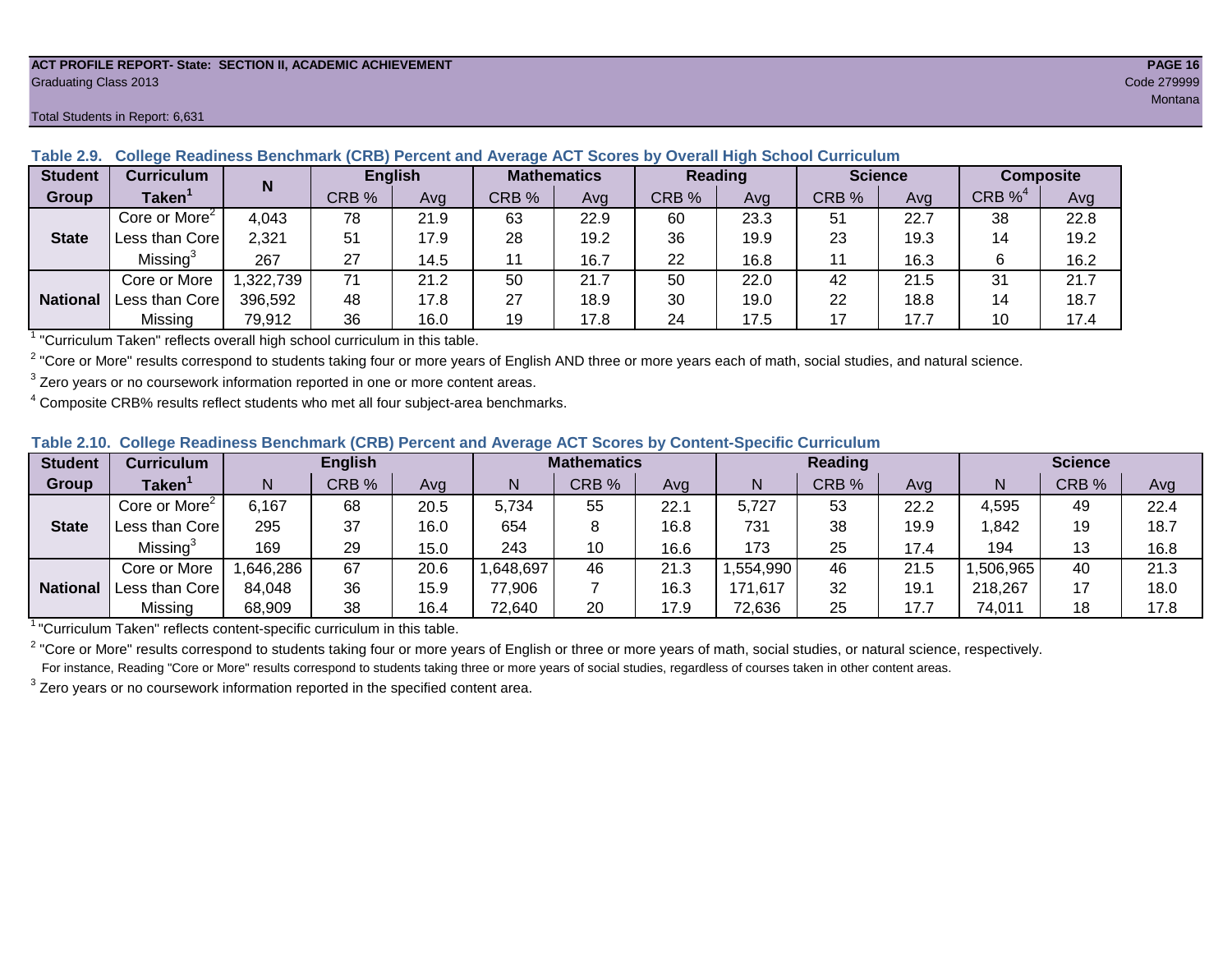# Section III College Readiness and the Impact of Course Rigor

Beginning with the Graduating Class of 2013, all students whose scores are college reportable, both standard and extended time tests, are now included. Also beginning with the 2013 Graduating Class data, College Readiness Benchmarks for Reading and Science were updated to reflect the most recent college coursework research.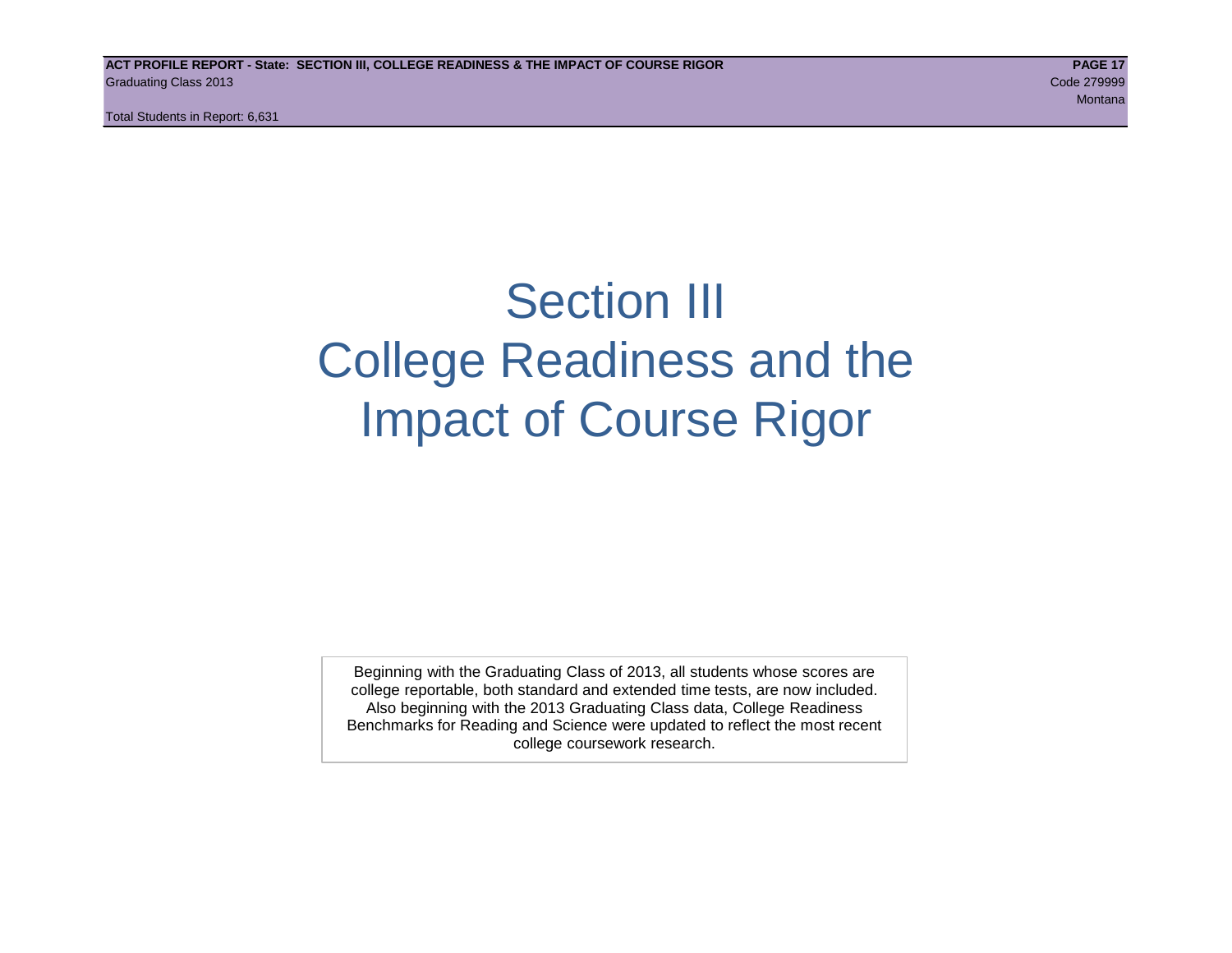#### **ACT PROFILE REPORT - State: SECTION III, COLLEGE READINESS & THE IMPACT OF COURSE RIGOR PAGE 18** Graduating Class 2013 Code 279999

Total Students in Report: 6,631

# **Figure 3.1. Percent of Students Who Met ACT College Readiness Benchmark Scores by Race/Ethnicity: ENGLISH**



ACT English Benchmark Score = **18**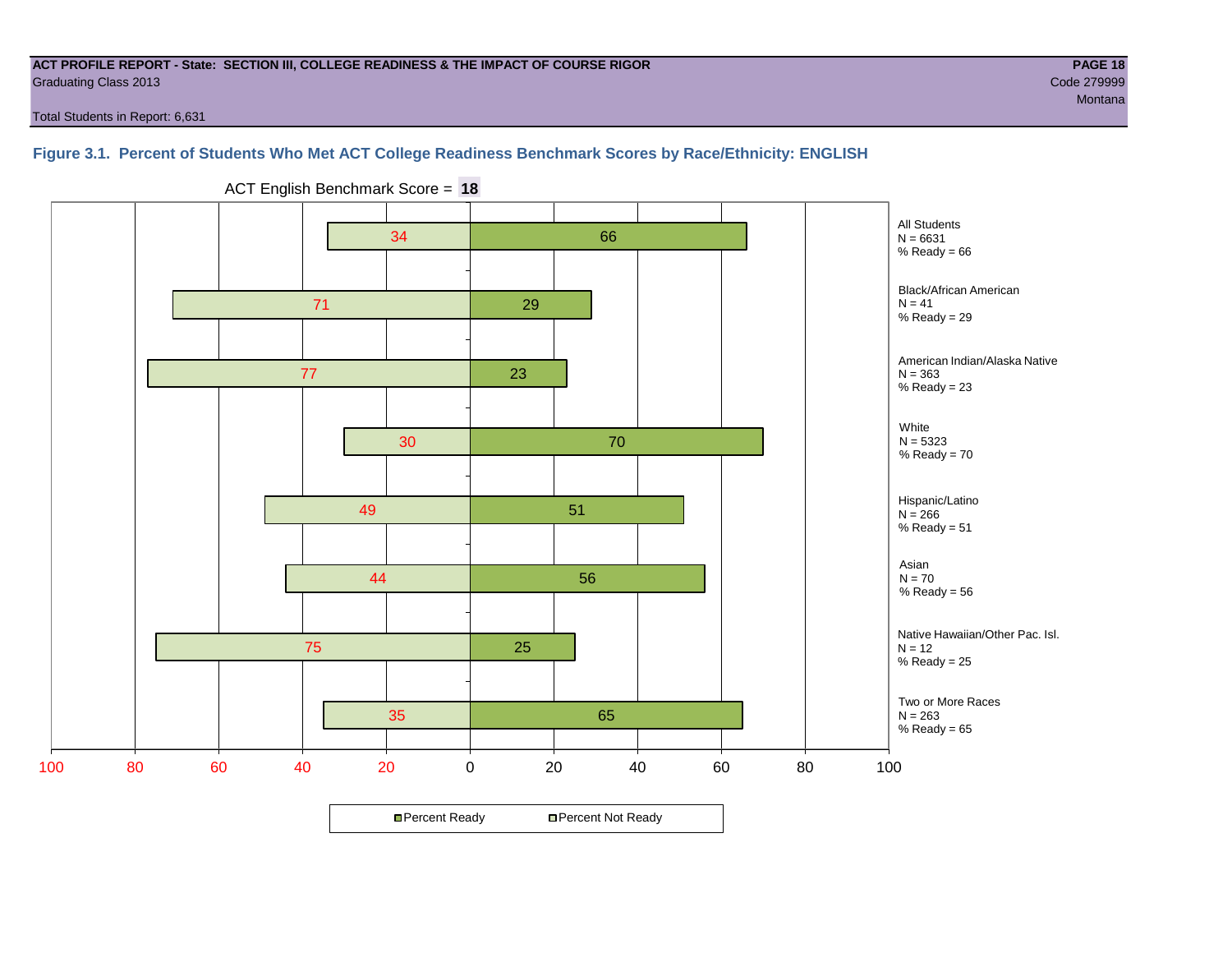#### **ACT PROFILE REPORT - State: SECTION III, COLLEGE READINESS & THE IMPACT OF COURSE RIGOR PAGE 19** Graduating Class 2013 Code 279999

Total Students in Report: 6,631

# **Figure 3.2. Percent of Students Who Met ACT College Readiness Benchmark Scores by Race/Ethnicity: MATHEMATICS**

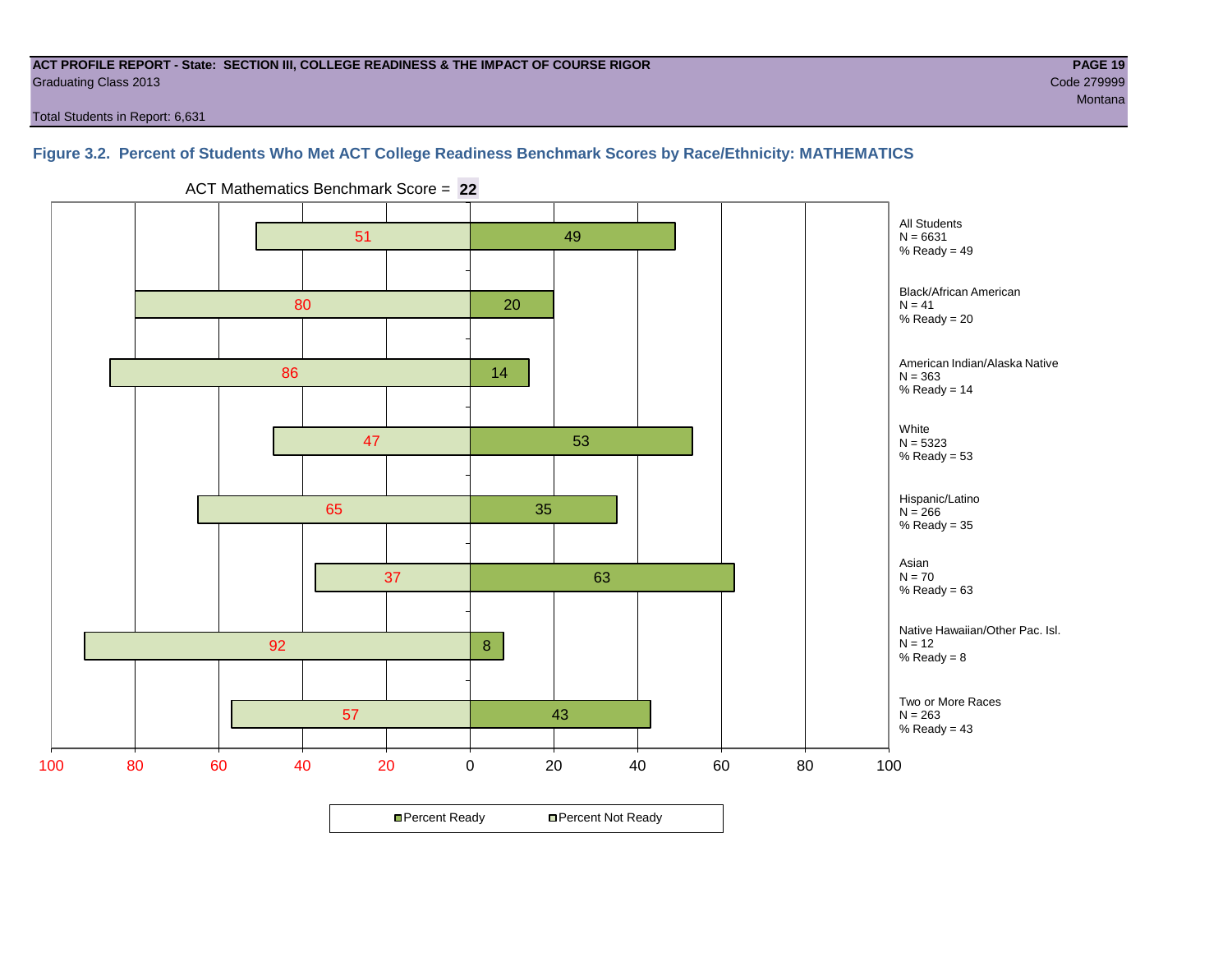#### **ACT PROFILE REPORT - State: SECTION III, COLLEGE READINESS & THE IMPACT OF COURSE RIGOR PAGE 20** Graduating Class 2013 Code 279999

Total Students in Report: 6,631

### **Figure 3.3. Percent of Students Who Met ACT College Readiness Benchmark Scores by Race/Ethnicity: READING**



ACT Reading Benchmark Score = **22**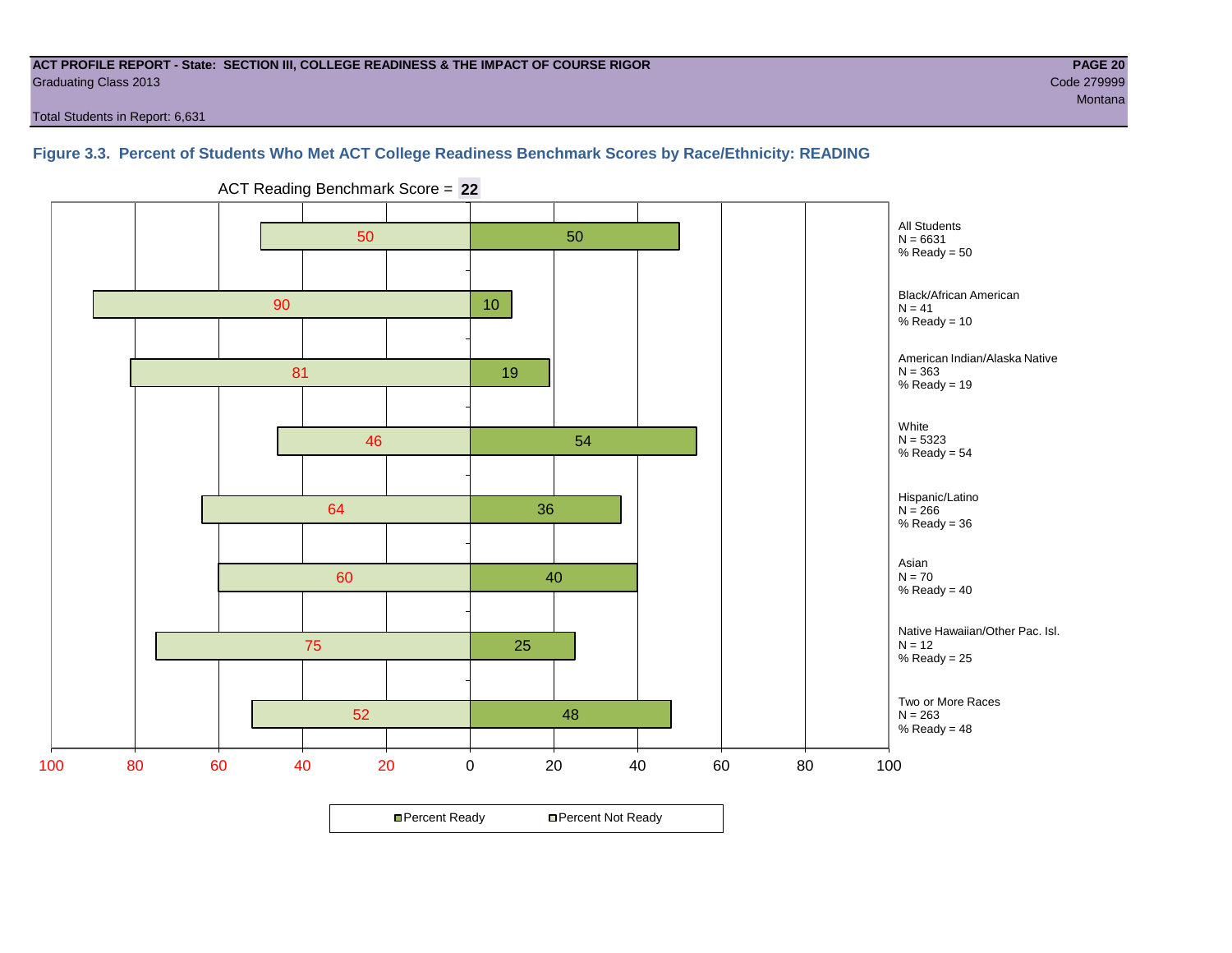#### **ACT PROFILE REPORT - State: SECTION III, COLLEGE READINESS & THE IMPACT OF COURSE RIGOR PAGE 21** Graduating Class 2013 Code 279999

de la construcción de la construcción de la construcción de la construcción de la construcción de la construcc

Total Students in Report: 6,631

### **Figure 3.4. Percent of Students Who Met ACT College Readiness Benchmark Scores by Race/Ethnicity: SCIENCE**



ACT Science Benchmark Score = **23**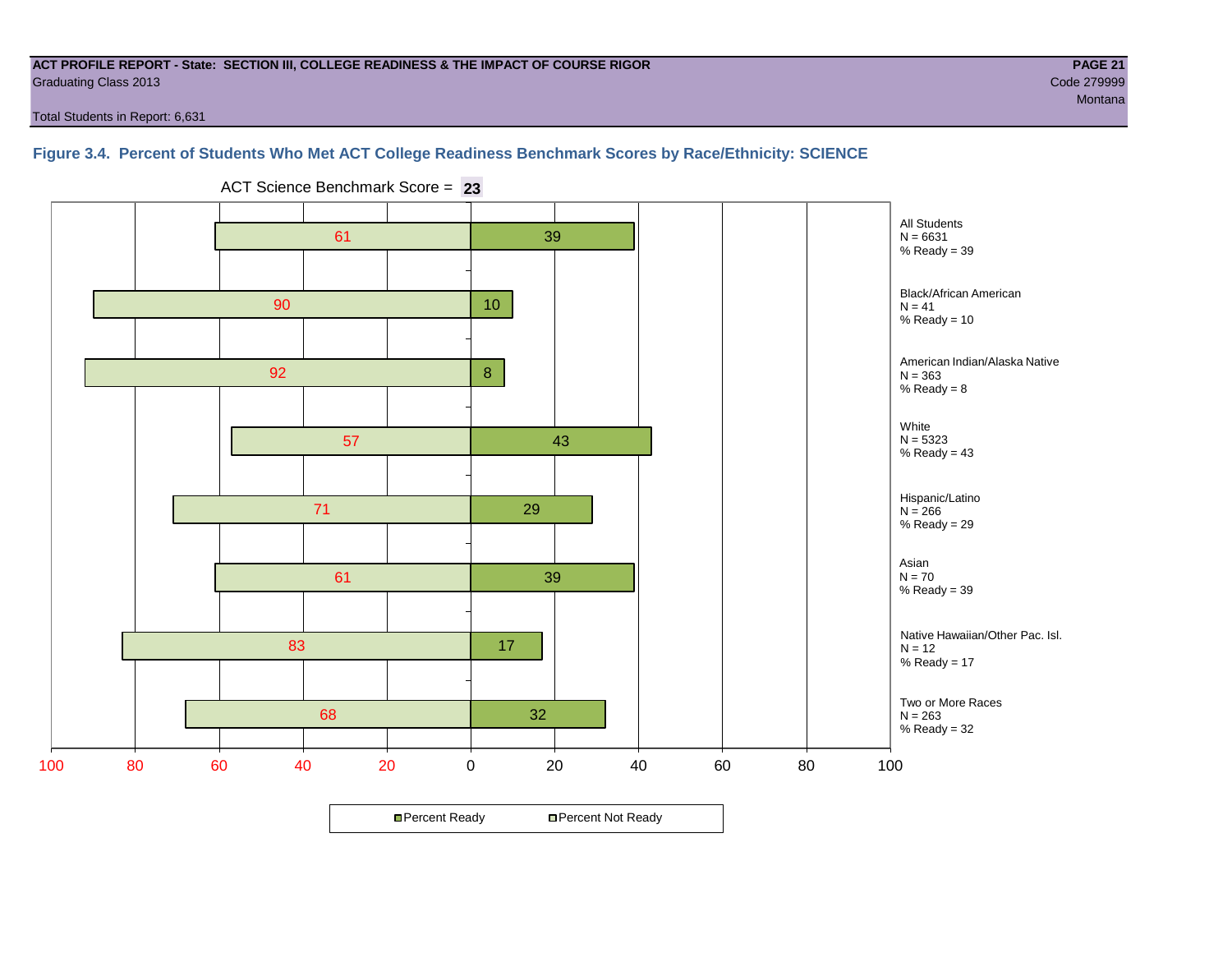#### **ACT PROFILE REPORT - State: SECTION III, COLLEGE READINESS & THE IMPACT OF COURSE RIGOR PAGE 22** Graduating Class 2013 Code 279999

Total Students in Report: 6,631

# **Figure 3.5. Percent of Students Who Met ACT College Readiness Benchmark Scores by Race/Ethnicity: ALL FOUR**

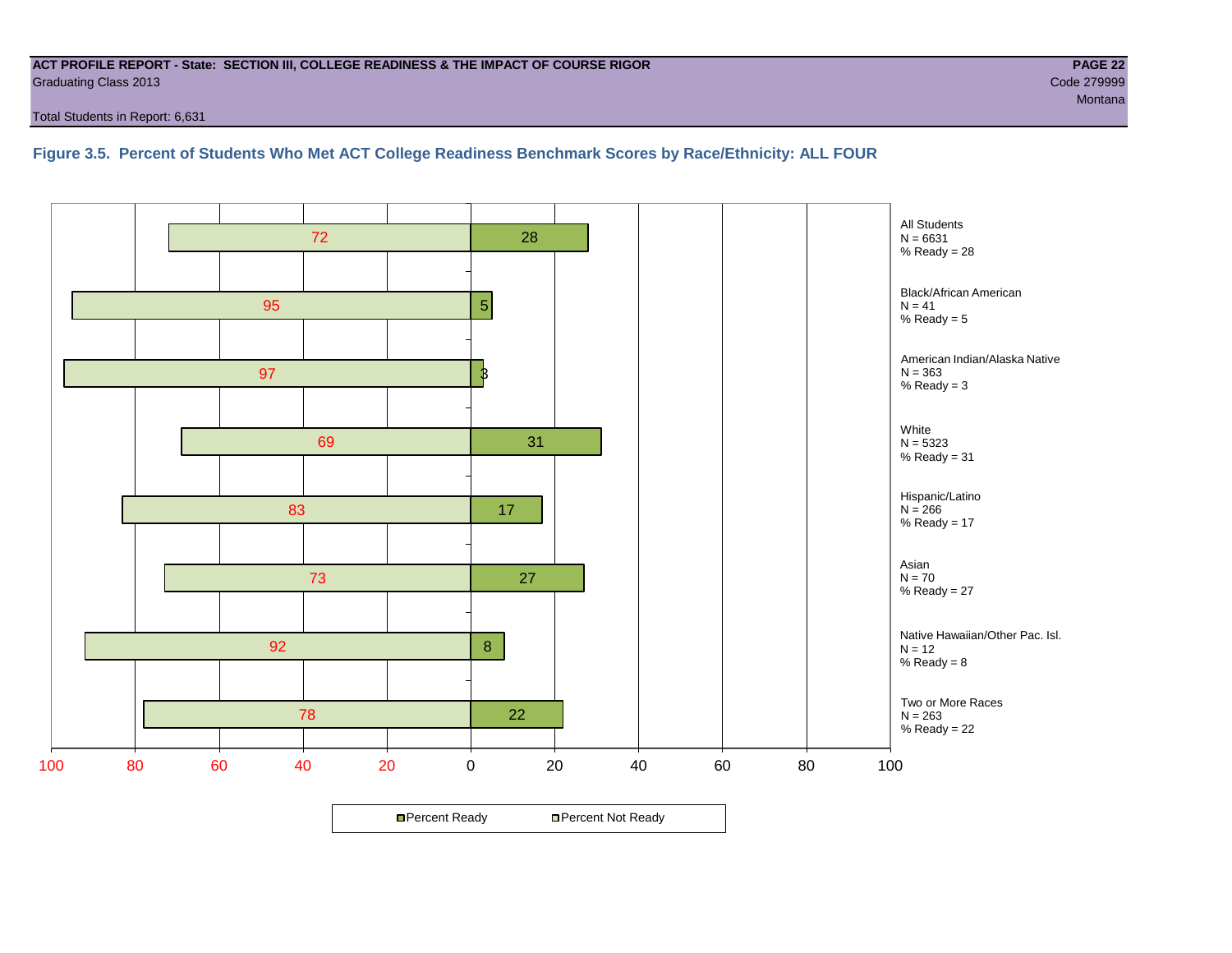#### **ACT PROFILE REPORT - State: SECTION III, COLLEGE READINESS & THE IMPACT OF COURSE RIGOR PAGE 23** Graduating Class 2013 Code 279999

Total Students in Report: 6,631

**Table 3.1. Average ACT Scores and Average ACT Score Changes by Common Course Patterns**

| <b>Course Pattern</b>                            |                |                | <b>All Students</b> |                     |       |                | <b>Males</b> |                     |              | <b>Females</b> |            |                        |
|--------------------------------------------------|----------------|----------------|---------------------|---------------------|-------|----------------|--------------|---------------------|--------------|----------------|------------|------------------------|
|                                                  |                |                | <b>ACT</b>          | <b>Course Value</b> |       |                | <b>ACT</b>   | <b>Course Value</b> |              |                | <b>ACT</b> | <b>Course Value</b>    |
| <b>ENGLISH COURSE PATTERN</b>                    | N              | Percent        | English             | Added <sup>1</sup>  | N     | Percent        | English      | Added               | $\mathsf{N}$ | Percent        | English    | A d d e d <sup>1</sup> |
| Eng 9, Eng 10, Eng 11, Eng 12, & Other English   | 1,398          | 21             | 21.1                | 5.1                 | 620   | 19             | 20.5         | 5.0                 | 771          | 23             | 21.7       | 4.8                    |
| Eng 9, Eng 10, Eng 11, Eng 12                    | 4,769          | 72             | 20.4                | 4.4                 | 2,326 | 73             | 20.0         | 4.5                 | 2,430        | 72             | 20.7       | 3.8                    |
| Less than 4 years of English                     | 295            | 4              | 16.0                |                     | 168   | 5              | 15.5         | $\sim$              | 124          | 4              | 16.9       |                        |
| Zero years / no English courses reported         | 169            | 3              | 15.0                |                     | 89    | 3              | 15.1         |                     | 70           | $\overline{2}$ | 15.1       |                        |
|                                                  |                |                | <b>ACT</b>          | <b>Course Value</b> |       |                | <b>ACT</b>   | <b>Course Value</b> |              |                | <b>ACT</b> | <b>Course Value</b>    |
| <b>MATHEMATICS COURSE PATTERN</b>                | N <sub>1</sub> | Percent        | Math                | Added               | N.    | Percent        | Math         | Added <sup>1</sup>  | N            | Percent        | Math       | Added <sup>1</sup>     |
| Alg 1, Alg 2, Geom, Trig, & Calc                 | 415            | 6              | 25.1                | 8.3                 | 199   | 6              | 25.9         | 8.9                 | 216          | 6              | 24.4       | 7.9                    |
| Alg 1, Alg 2, Geom, Trig, & Other Adv Math       | 527            | 8              | 23.0                | 6.2                 | 209   | $\overline{7}$ | 23.3         | 6.3                 | 316          | 9              | 22.8       | 6.3                    |
| Alg 1, Alg 2, Geom, & Trig                       | 428            | 6              | 20.7                | 3.9                 | 203   | 6              | 21.6         | 4.6                 | 225          | $\overline{7}$ | 20.0       | 3.5                    |
| Alg 1, Alg 2, Geom, & Other Adv Math             | 1,116          | 17             | 21.5                | 4.7                 | 461   | 14             | 22.1         | 5.1                 | 651          | 19             | 21.1       | 4.6                    |
| Other comb of 4 or more years of Math            | 1,804          | 27             | 24.5                | 7.7                 | 928   | 29             | 25.2         | 8.2                 | 873          | 26             | 23.8       | 7.3                    |
| Alg 1, Alg 2, & Geom                             | 1.169          | 18             | 18.4                | 1.6                 | 583   | 18             | 18.7         | 1.7                 | 578          | 17             | 18.0       | 1.5                    |
| Other comb of 3 or 3.5 years of Math             | 275            | 4              | 20.4                | 3.6                 | 146   | 5              | 20.8         | 3.8                 | 129          | 4              | 19.9       | 3.4                    |
| Less than 3 years of Math                        | 654            | 10             | 16.8                |                     | 349   | 11             | 17.0         | $\sim$              | 299          | 9              | 16.5       |                        |
| Zero years / no Math courses reported            | 243            | $\overline{4}$ | 16.6                |                     | 125   | $\overline{4}$ | 16.6         |                     | 108          | 3              | 16.5       |                        |
|                                                  |                |                | <b>ACT</b>          | <b>Course Value</b> |       |                | <b>ACT</b>   | <b>Course Value</b> |              |                | <b>ACT</b> | <b>Course Value</b>    |
| <b>SOCIAL SCIENCE COURSE PATTERN</b>             | N.             | Percent        | Reading             | Added <sup>1</sup>  | N     | Percent        | Reading      | Added               | N            | Percent        | Reading    | Added <sup>1</sup>     |
| US Hist, World Hist, Am Gov, & Other Hist        | 623            | 9              | 22.2                | 2.3                 | 330   | 10             | 21.9         | 2.5                 | 293          | 9              | 22.6       | 2.1                    |
| Other comb of 4 or more years Social Science     | 1,840          | 28             | 22.5                | 2.6                 | 848   | 26             | 22.5         | 3.1                 | 989          | 29             | 22.6       | 2.1                    |
| US Hist, World Hist, & Am Gov                    | 1,400          | 21             | 22.1                | 2.2                 | 718   | 22             | 21.8         | 2.4                 | 680          | 20             | 22.4       | 1.9                    |
| Other comb of 3 or 3.5 years of Social Science   | 1,864          | 28             | 22.1                | 2.2                 | 813   | 25             | 21.9         | 2.5                 | 1,044        | 31             | 22.3       | 1.8                    |
| Less than 3 years of Social Science              | 731            | 11             | 19.9                |                     | 400   | 12             | 19.4         | $\sim$              | 320          | 9              | 20.5       |                        |
| Zero years / no Social Science courses reported  | 173            | 3              | 17.4                |                     | 94    | 3              | 17.2         |                     | 69           | $\overline{2}$ | 18.0       | $\blacksquare$         |
|                                                  |                |                | <b>ACT</b>          | <b>Course Value</b> |       |                | <b>ACT</b>   | <b>Course Value</b> |              |                | <b>ACT</b> | <b>Course Value</b>    |
| NATURAL SCIENCE COURSE PATTERN                   | N <sub>1</sub> | Percent        | Science             | Added               | N     | Percent        | Science      | Added               | N            | Percent        | Science    | A d d e d <sup>1</sup> |
| Gen Sci <sup>2</sup> , Bio, Chem, & Phys         | 2,069          | 31             | 23.5                | 4.8                 | 1,131 | 35             | 24.2         | 5.4                 | 936          | 28             | 22.7       | 4.1                    |
| Bio, Chem, Phys                                  | 155            | 2              | 24.3                | 5.6                 | 84    | 3              | 24.9         | 6.1                 | 71           | 2              | 23.5       | 4.9                    |
| Gen Sci <sup>2</sup> , Bio, Chem                 | 2,033          | 31             | 21.4                | 2.7                 | 751   | 23             | 21.6         | 2.8                 | 1,273        | 37             | 21.2       | 2.6                    |
| Other comb of 3 years of Natural Science         | 338            | 5              | 21.7                | 3.0                 | 217   | $\overline{7}$ | 22.2         | 3.4                 | 121          | 4              | 20.8       | 2.2                    |
| Less than 3 years of Natural Science             | 1,842          | 28             | 18.7                |                     | 916   | 29             | 18.8         |                     | 914          | 27             | 18.6       |                        |
| Zero years / no Natural Science courses reported | 194            | 3              | 16.8                |                     | 104   | 3              | 17.1         |                     | 80           | $\overline{2}$ | 17.0       |                        |

<sup>1</sup>Course value added is defined as the average ACT score change compared to course sequences in which students took

less than four years of English or less than three years of Mathematics, Social Science or Natural Science.

<sup>2</sup>Includes General, Physical and Earth Sciences.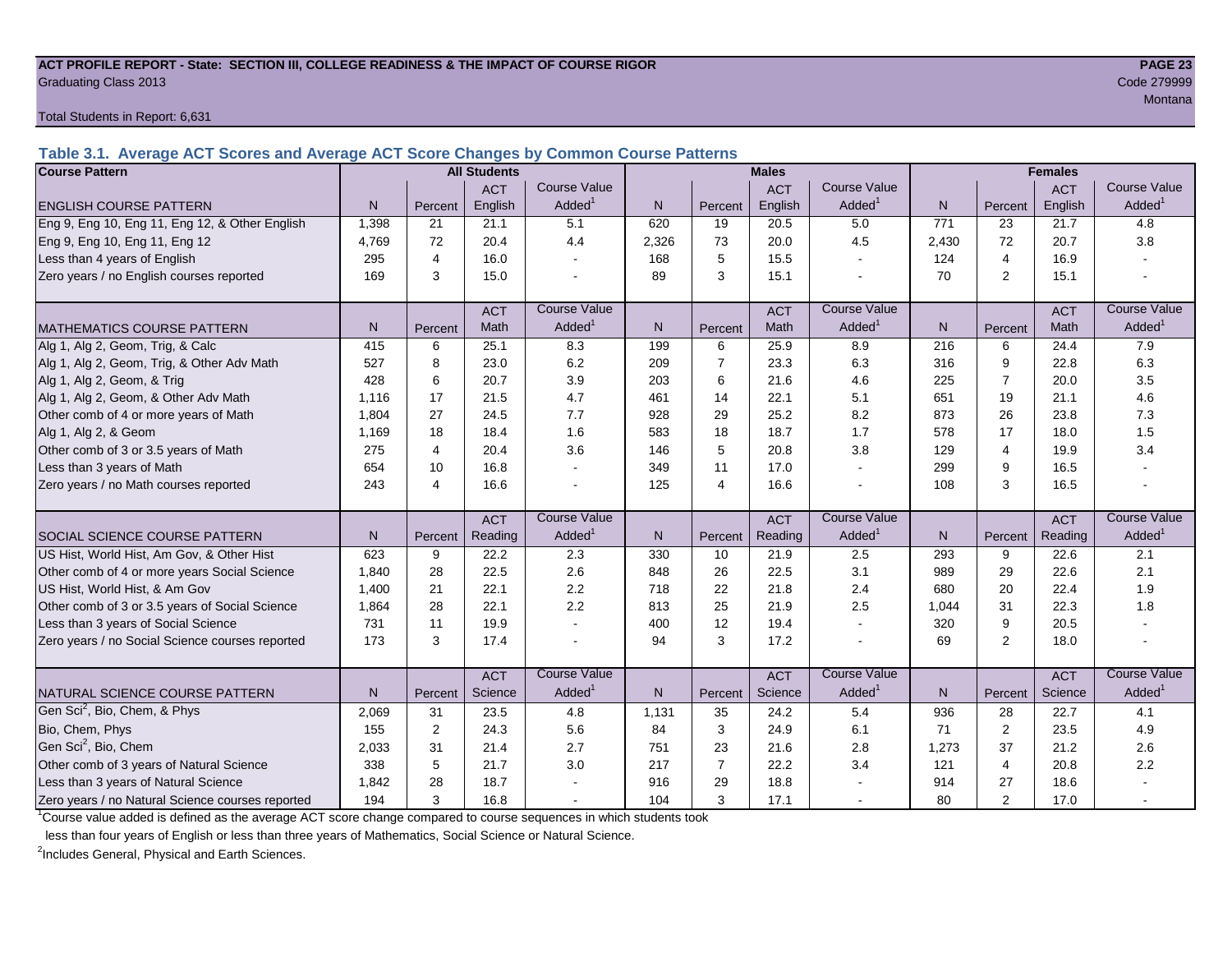#### ACT PROFILE REPORT - State: SECTION III, COLLEGE READINESS & THE IMPACT OF COURSE RIGOR **PAGE 24** Graduating Class 2013 Code 279999

man and the contract of the contract of the contract of the contract of the contract of the contract of the co

Total Students in Report: 6,631

# **Table 3.2. College Readiness Percents by Common Course Patterns**

| <b>Course Pattern</b>                            |              |                       | <b>State</b> |                  | <b>National</b> |                       |         |                  |  |
|--------------------------------------------------|--------------|-----------------------|--------------|------------------|-----------------|-----------------------|---------|------------------|--|
|                                                  |              | <b>Percent Taking</b> | Avg ACT      | Percent Who Met  |                 | <b>Percent Taking</b> | Avg ACT | Percent Who Met  |  |
| <b>ENGLISH COURSE PATTERN</b>                    | $\mathsf{N}$ | Pattern               | English      | <b>Benchmark</b> | $\mathsf{N}$    | Pattern               | English | <b>Benchmark</b> |  |
| Eng 9, Eng 10, Eng 11, Eng 12, & Other English   | 1,398        | 21                    | 21.1         | 72               | 380,375         | 21                    | 21.6    | 73               |  |
| Eng 9, Eng 10, Eng 11, Eng 12                    | 4,769        | 72                    | 20.4         | 68               | 1,265,911       | 70                    | 20.3    | 65               |  |
| Less than 4 years of English                     | 295          | $\overline{4}$        | 16.0         | 37               | 84,048          | 5                     | 15.9    | 36               |  |
| Zero years / no English courses reported         | 169          | 3                     | 15.0         | 29               | 68,909          | 4                     | 16.4    | 38               |  |
|                                                  |              |                       |              |                  |                 |                       |         |                  |  |
|                                                  |              | <b>Percent Taking</b> | Avg ACT      | Percent Who Met  |                 | <b>Percent Taking</b> | Avg ACT | Percent Who Met  |  |
| <b>MATHEMATICS COURSE PATTERN</b>                | N            | Pattern               | <b>Math</b>  | <b>Benchmark</b> | $\mathsf{N}$    | Pattern               | Math    | <b>Benchmark</b> |  |
| Alg 1, Alg 2, Geom, Trig, & Calc                 | 415          | 6                     | 25.1         | 78               | 113,999         | 6                     | 23.8    | 68               |  |
| Alg 1, Alg 2, Geom, Trig, & Other Adv Math       | 527          | 8                     | 23.0         | 68               | 155,095         | 9                     | 21.9    | 56               |  |
| Alg 1, Alg 2, Geom, & Trig                       | 428          | 6                     | 20.7         | 43               | 119,993         | $\overline{7}$        | 19.4    | 32               |  |
| Alg 1, Alg 2, Geom, & Other Adv Math             | 1.116        | 17                    | 21.5         | 52               | 336,291         | 19                    | 19.6    | 32               |  |
| Other comb of 4 or more years of Math            | 1,804        | 27                    | 24.5         | 77               | 610,720         | 34                    | 23.6    | 65               |  |
| Alg 1, Alg 2, & Geom                             | 1,169        | 18                    | 18.4         | 19               | 223,733         | 12                    | 17.2    | 11               |  |
| Other comb of 3 or 3.5 years of Math             | 275          | 4                     | 20.4         | 37               | 88,866          | 5                     | 19.7    | 34               |  |
| Less than 3 years of Math                        | 654          | 10                    | 16.8         | 8                | 77,906          | 4                     | 16.3    | $\overline{7}$   |  |
| Zero years / no Math courses reported            | 243          | 4                     | 16.6         | 10               | 72,640          | 4                     | 17.9    | 20               |  |
|                                                  |              |                       |              |                  |                 |                       |         |                  |  |
|                                                  |              | <b>Percent Taking</b> | Avg ACT      | Percent Who Met  |                 | <b>Percent Taking</b> | Avg ACT | Percent Who Met  |  |
| <b>SOCIAL SCIENCE COURSE PATTERN</b>             | N            | Pattern               | Reading      | <b>Benchmark</b> | N               | Pattern               | Reading | <b>Benchmark</b> |  |
| US Hist, World Hist, Am Gov, & Other Hist        | 623          | 9                     | 22.2         | 51               | 50,989          | 3                     | 22.2    | 51               |  |
| Other comb of 4 or more years Social Science     | 1,840        | 28                    | 22.5         | 55               | 908,394         | 50                    | 22.0    | 50               |  |
| US Hist, World Hist, & Am Gov                    | 1,400        | 21                    | 22.1         | 50               | 106,021         | 6                     | 19.5    | 34               |  |
| Other comb of 3 or 3.5 years of Social Science   | 1,864        | 28                    | 22.1         | 53               | 489,586         | 27                    | 21.0    | 43               |  |
| Less than 3 years of Social Science              | 731          | 11                    | 19.9         | 38               | 171,617         | 10                    | 19.1    | 32               |  |
| Zero years / no Social Science courses reported  | 173          | 3                     | 17.4         | 25               | 72,636          | $\overline{4}$        | 17.7    | 25               |  |
|                                                  |              |                       |              |                  |                 |                       |         |                  |  |
|                                                  |              | <b>Percent Taking</b> | Avg ACT      | Percent Who Met  |                 | <b>Percent Taking</b> | Avg ACT | Percent Who Met  |  |
| NATURAL SCIENCE COURSE PATTERN                   | N            | Pattern               | Science      | <b>Benchmark</b> | N               | Pattern               | Science | <b>Benchmark</b> |  |
| Gen Sci <sup>1</sup> , Bio, Chem, & Phys         | 2,069        | 31                    | 23.5         | 58               | 767,293         | 43                    | 21.9    | 46               |  |
| Bio, Chem, Phys                                  | 155          | $\overline{c}$        | 24.3         | 65               | 183,685         | 10                    | 23.0    | 54               |  |
| Gen Sci <sup>1</sup> , Bio, Chem                 | 2,033        | 31                    | 21.4         | 39               | 504,165         | 28                    | 19.9    | 28               |  |
| Other comb of 3 years of Natural Science         | 338          | 5                     | 21.7         | 45               | 51,822          | 3                     | 19.1    | 25               |  |
| Less than 3 years of Natural Science             | 1,842        | 28                    | 18.7         | 19               | 218,267         | 12                    | 18.0    | 17               |  |
| Zero years / no Natural Science courses reported | 194          | 3                     | 16.8         | 13               | 74,011          | 4                     | 17.8    | 18               |  |

<sup>1</sup>Includes General, Physical and Earth Sciences.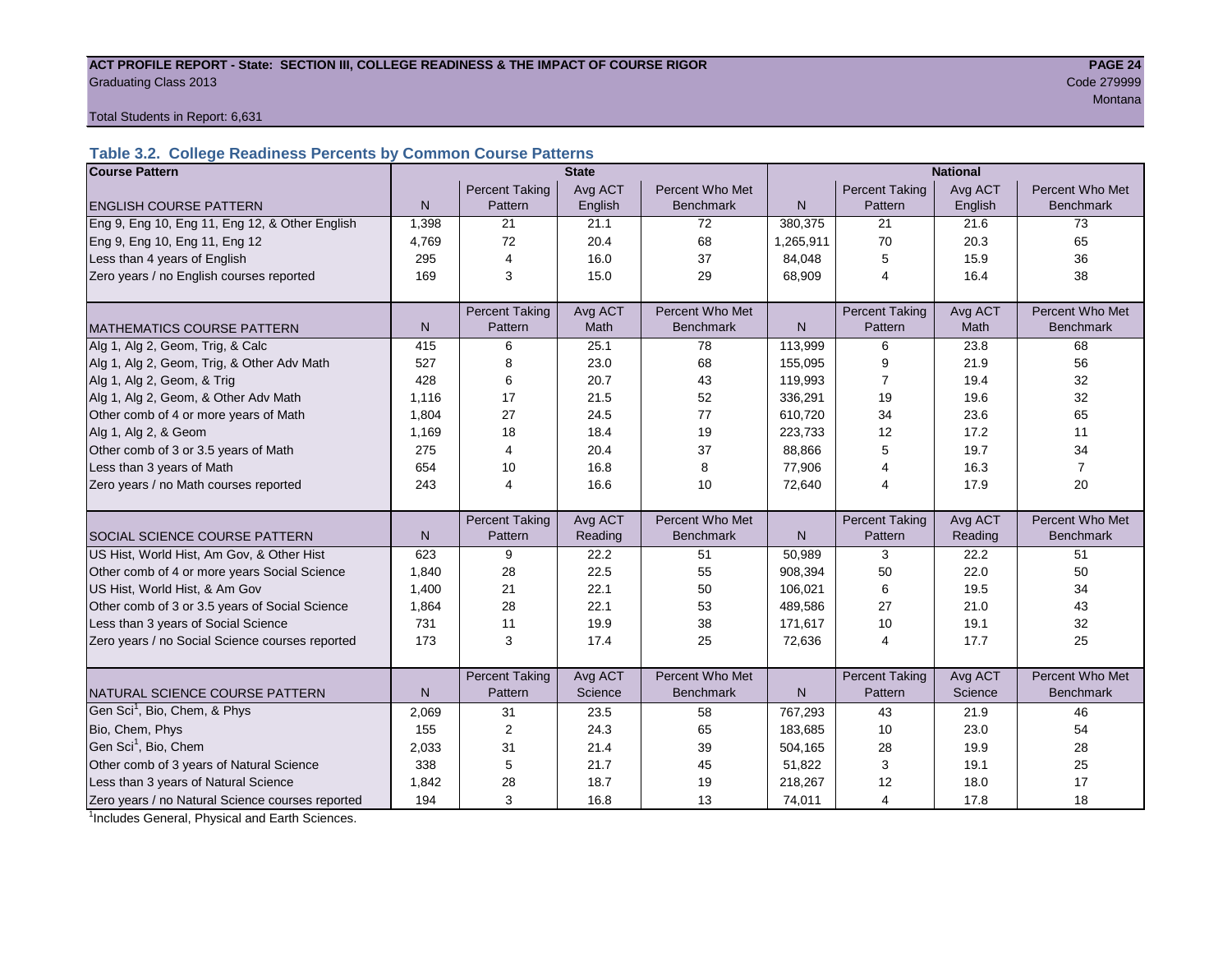# Section IV Career and Educational Aspirations

Beginning with the Graduating Class of 2013, all students whose scores are college reportable, both standard and extended time tests, are now included. Also beginning with the 2013 Graduating Class data, College Readiness Benchmarks for Reading and Science were updated to reflect the most recent college coursework research.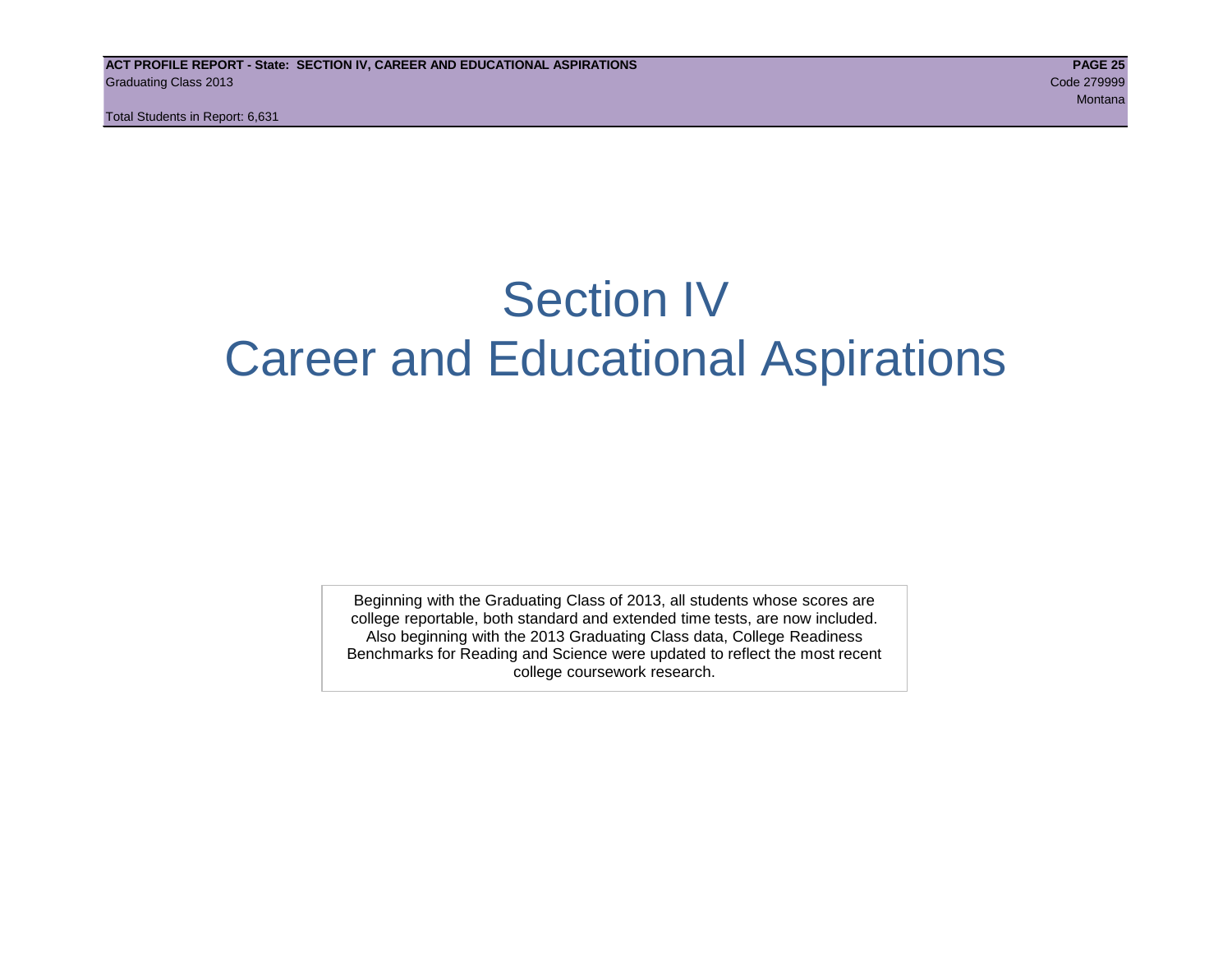#### **ACT PROFILE REPORT - State: SECTION IV, CAREER AND EDUCATIONAL ASPIRATIONS PAGE 26** Graduating Class 2013 Code 279999

# de la construcción de la construcción de la construcción de la construcción de la construcción de la construcc

#### Total Students in Report: 6,631

**Table 4.1. Distribution of Planned Educational Majors for All Students by College Plans**

|                                              | <b>All Students</b><br>Plan on 2 Years or Less of College |                      |         |                |                      |         |                | Plan on 4 Years or More of College |         |
|----------------------------------------------|-----------------------------------------------------------|----------------------|---------|----------------|----------------------|---------|----------------|------------------------------------|---------|
|                                              |                                                           |                      | Avg ACT |                |                      | Avg ACT |                |                                    | Avg ACT |
| <b>Planned Educational Major</b>             | N <sup>1</sup>                                            | Percent <sup>2</sup> | Comp    | N <sub>1</sub> | Percent <sup>2</sup> | Comp    | N <sub>1</sub> | Percent <sup>2</sup>               | Comp    |
| Agriculture & Natural Resources Conservation | 231                                                       | 3                    | 19.7    | 33             | 6                    | 17.3    | 186            | 3                                  | 20.4    |
| Architecture                                 | 92                                                        |                      | 21.9    | 2              | $\Omega$             | 15.5    | 86             | 2                                  | 22.1    |
| Area, Ethnic, & Multidisciplinary Studies    | 10                                                        | $\Omega$             | 22.7    | $\Omega$       | $\Omega$             |         | 9              | 0                                  | 22.4    |
| Arts: Visual & Performing                    | 520                                                       | 8                    | 20.8    | 48             | 9                    | 17.2    | 431            | 8                                  | 21.3    |
| <b>Business</b>                              | 450                                                       |                      | 20.6    | 49             | 9                    | 18.2    | 376            |                                    | 21.1    |
| Communications                               | 100                                                       | $\overline{2}$       | 22.0    | 8              |                      | 17.8    | 85             | 2                                  | 22.1    |
| Community, Family, & Personal Services       | 170                                                       | 3                    | 18.6    | 41             | 8                    | 17.8    | 114            | $\overline{2}$                     | 19.0    |
| Computer Science & Mathematics               | 142                                                       | 2                    | 23.4    | 5              |                      | 17.6    | 131            |                                    | 23.8    |
| <b>Education</b>                             | 422                                                       | 6                    | 20.7    | 10             | 2                    | 18.1    | 401            |                                    | 20.8    |
| Engineering                                  | 614                                                       | 9                    | 23.7    | 27             | 5                    | 17.4    | 569            | 10                                 | 24.0    |
| Engineering Technology & Drafting            | 104                                                       | $\overline{2}$       | 21.5    | 14             | 3                    | 18.7    | 81             |                                    | 22.3    |
| English & Foreign Languages                  | 86                                                        |                      | 23.7    | 3              |                      | 18.0    | 79             |                                    | 23.8    |
| <b>Health Administration &amp; Assisting</b> | 163                                                       | $\overline{2}$       | 20.0    | 16             | 3                    | 19.7    | 141            | 3                                  | 20.0    |
| Health Sciences & Technologies               | 1,172                                                     | 18                   | 21.8    | 60             | 11                   | 18.2    | 1,071          | 20                                 | 22.1    |
| Philosophy, Religion, & Theology             | 30                                                        | 0                    | 22.4    | 3              |                      | 19.0    | 25             | 0                                  | 23.1    |
| Repair, Production, & Construction           | 193                                                       | 3                    | 17.5    | 109            | 20                   | 17.6    | 69             |                                    | 17.4    |
| Sciences: Biological & Physical              | 364                                                       | 5                    | 23.6    | 4              |                      | 20.3    | 349            | 6                                  | 23.6    |
| Social Sciences & Law                        | 445                                                       |                      | 21.7    | 15             | 3                    | 17.0    | 417            | 8                                  | 22.0    |
| Undecided                                    | 987                                                       | 15                   | 21.7    | 82             | 15                   | 17.8    | 772            | 14                                 | 22.3    |
| No Response                                  | 329                                                       | 5                    | 16.5    | 14             | 3                    | 15.8    | 55             |                                    | 18.0    |

1 2-Year and 4-Year "N" counts do not reflect "Missing" and "Other" college plans, therefore they may not add up to the N count for All Students.

<sup>2</sup> Percent of students tested within College Plan groups (All Students, 2-Year, 4-Year).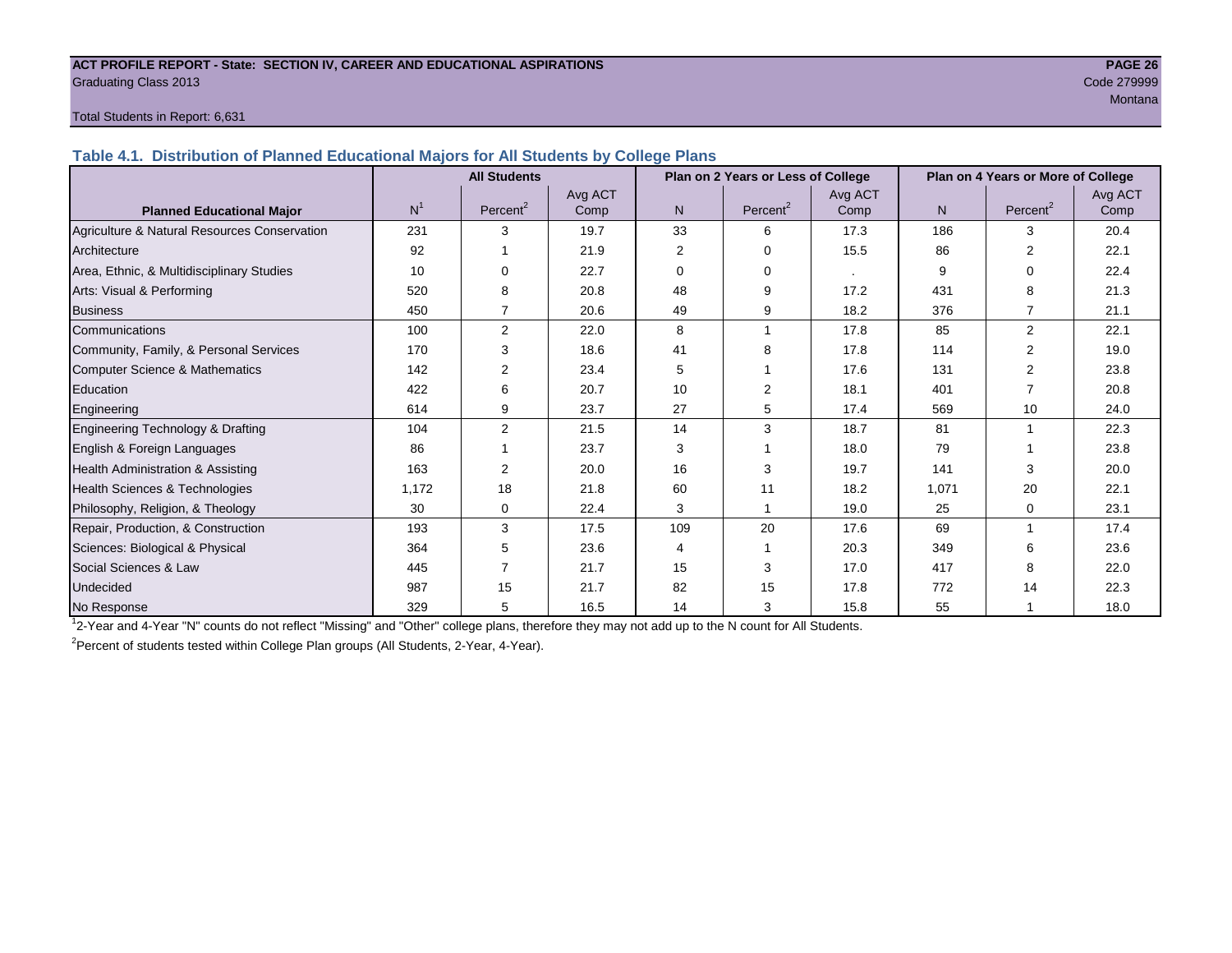#### **ACT PROFILE REPORT - State: SECTION IV, CAREER AND EDUCATIONAL ASPIRATIONS PAGE 27** Graduating Class 2013 Code 279999

#### Total Students in Report: 6,631

### **Table 4.2. Average ACT Composite Scores for Racial/Ethnic Groups by Post-Secondary Educational Aspirations**

| <b>Educational Degree</b> | <b>All Racial/Ethnic Groups</b><br><b>Combined</b> |         | <b>Black/African American</b> |         |     | American Indian/ Alaska Native |       | White   | Hispanic/Latino   |         |  |
|---------------------------|----------------------------------------------------|---------|-------------------------------|---------|-----|--------------------------------|-------|---------|-------------------|---------|--|
| <b>Aspirations</b>        | N.                                                 | Average | N                             | Average | N   | Average                        | Ν     | Average | N                 | Average |  |
| Voc-Tech                  | 136                                                | 17.6    |                               |         | 10  | 15.3                           | 104   | 18.0    | $\Omega$          | 18.5    |  |
| 2-yr College Degree       | 407                                                | 17.8    |                               | 16.0    | 24  | 14.9                           | 333   | 18.0    |                   | 17.2    |  |
| <b>Bachelors Degree</b>   | 3,584                                              | 21.0    | 33                            | 17.7    | 163 | 16.4                           | 2,944 | 21.4    | 159               | 19.1    |  |
| <b>Graduate Study</b>     | 767                                                | 23.8    |                               | 12.0    | 25  | 16.8                           | 647   | 24.2    | 28                | 21.2    |  |
| Prof. Level Degree        | 1,102                                              | 23.9    |                               | 19.0    | 54  | 19.0                           | 900   | 24.4    | 40                | 21.4    |  |
| Other                     | 176                                                | 18.3    |                               |         |     | 16.3                           | 133   | 18.5    | 10                | 17.0    |  |
| No Response               | 459                                                | 18.7    |                               | 13.8    | 83  | 14.6                           | 262   | 19.9    | $12 \overline{ }$ | 18.2    |  |

| <b>Educational Degree</b> | <b>All Racial/Ethnic Groups</b><br><b>Combined</b> |         | Asian |         |    | Native Hawaiian/<br><b>Other Pacific Islander</b> |     | Two or more races | Prefer not to respond/<br><b>No Response</b> |         |  |
|---------------------------|----------------------------------------------------|---------|-------|---------|----|---------------------------------------------------|-----|-------------------|----------------------------------------------|---------|--|
| <b>Aspirations</b>        | N.                                                 | Average | N.    | Average | N. | Average                                           | N   | Average           | N                                            | Average |  |
| Voc-Tech                  | 136                                                | 17.6    |       | 17.5    |    |                                                   |     | 17.5              | b                                            | 13.5    |  |
| 2-yr College Degree       | 407                                                | 17.8    |       | 15.0    |    | 13.0                                              | 17  | 19.4              | 19                                           | 17.5    |  |
| <b>Bachelors Degree</b>   | 3,584                                              | 21.0    | 28    | 20.1    |    | 17.4                                              | 154 | 20.6              | 96                                           | 20.6    |  |
| <b>Graduate Study</b>     | 767                                                | 23.8    | 14    | 23.4    |    | 19.5                                              | 20  | 23.9              | 30                                           | 24.0    |  |
| Prof. Level Degree        | 1,102                                              | 23.9    | 17    | 23.2    |    | 27.0                                              | 37  | 22.8              | 51                                           | 22.9    |  |
| Other                     | 176                                                | 18.3    |       | 20.0    |    |                                                   |     | 18.2              | 17                                           | 18.2    |  |
| No Response               | 459                                                | 18.7    |       | 23.0    |    | 11.0                                              | 18  | 17.6              | 74                                           | 19.8    |  |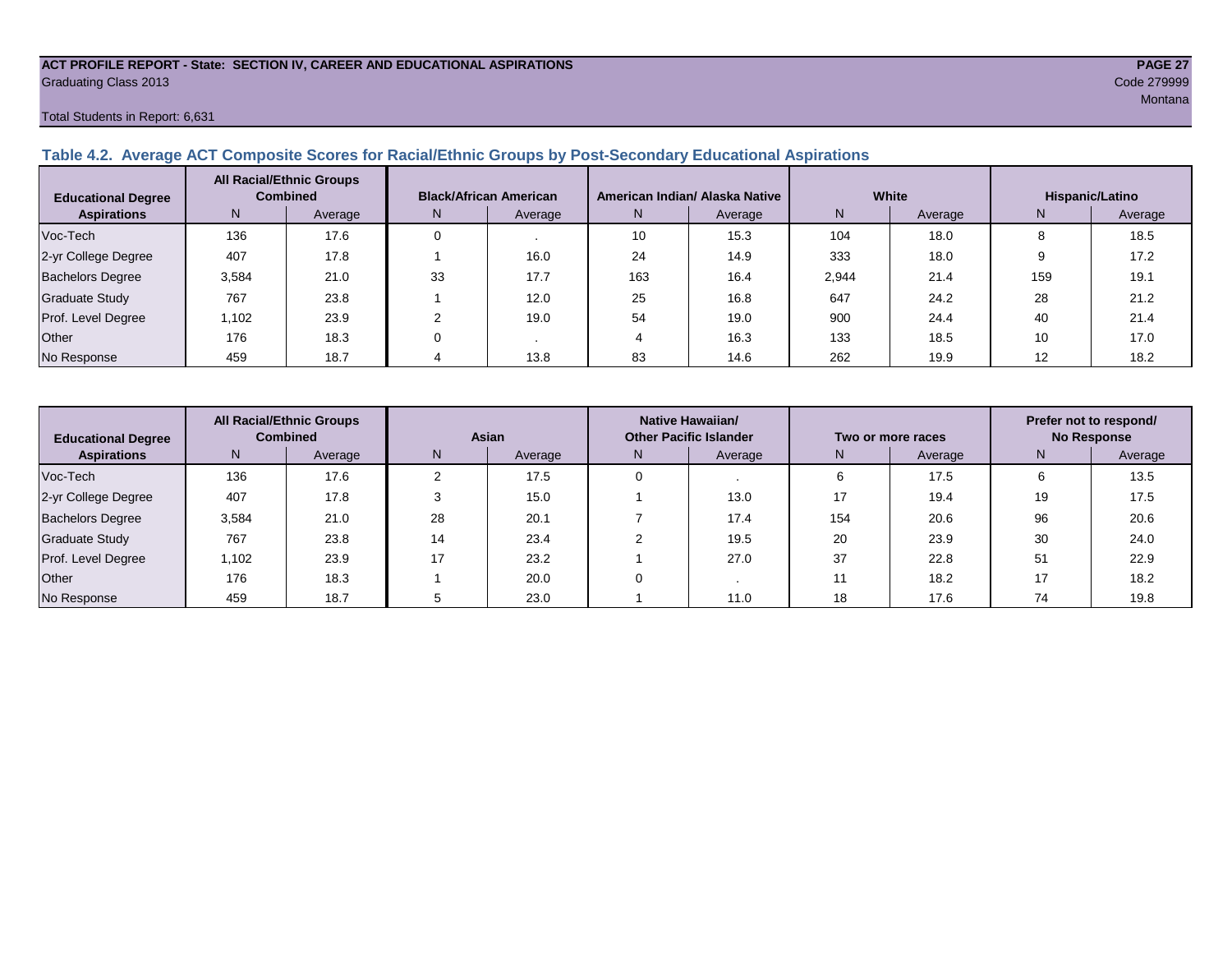#### **ACT PROFILE REPORT - State: SECTION IV, CAREER AND EDUCATIONAL ASPIRATIONS PAGE 28** Code 279999 Craduating Class 2013

#### Total Students in Report: 6,631

# **Table 4.3. Students' Score Report Preferences at Time of Testing**

|                                          |              |                           |                 |             | <b>Percent of Students in</b> |                                           |                 |           |                 |                 |                |
|------------------------------------------|--------------|---------------------------|-----------------|-------------|-------------------------------|-------------------------------------------|-----------------|-----------|-----------------|-----------------|----------------|
|                                          |              | <b>Number of Students</b> |                 |             |                               | <b>College Readiness Standards Ranges</b> |                 |           |                 |                 |                |
|                                          |              |                           |                 | 2nd-6th     |                               |                                           |                 |           |                 |                 |                |
| Name                                     | <b>State</b> | Total                     | 1st Choice      | Choice      | $01 - 12$                     | $13 - 15$                                 | $16-19$         | $20 - 23$ | 24-27           | $28 - 32$       | 33-36          |
| MONTANA STATE UNIVERSITY-BOZEMAN         | Montana      | 2,269                     | 1,032           | 1,237       | 1                             | 6                                         | 22              | 34        | 25              | 11              |                |
| UNIVERSITY OF MONTANA                    | Montana      | 1,892                     | 802             | 1,090       | 1                             | 8                                         | 27              | 33        | 23              | 8               | 0              |
| <b>MONTANA STATE UNIVERSITY-BILLINGS</b> | Montana      | 896                       | 350             | 546         | 3                             | 11                                        | 31              | 34        | 16              | 6               | 0              |
| MONTANA TECH OF THE UNIV OF MONTANA      | Montana      | 585                       | 205             | 380         | 1                             | 8                                         | 26              | 32        | 23              | 9               | 1              |
| STATE-COLLEGE/NO REPORTS NOW             | lowa         | 493                       | 493             | $\mathbf 0$ | 5                             | 20                                        | 33              | 22        | 12              | $\overline{7}$  | 1              |
| <b>CARROLL COLLEGE</b>                   | Montana      | 461                       | 118             | 343         | 1                             | 5                                         | 16              | 34        | 31              | 12              | $\mathbf{1}$   |
| <b>ROCKY MOUNTAIN COLLEGE</b>            | Montana      | 356                       | 71              | 285         | 3                             | 10                                        | 27              | 31        | 22              | $\overline{7}$  | $\Omega$       |
| UNIVERSITY OF MONTANA WESTERN            | Montana      | 355                       | 107             | 248         | 1                             | 14                                        | 34              | 32        | 16              | 3               | $\Omega$       |
| MONTANA STATE UNIVERSITY-NORTHERN        | Montana      | 252                       | 88              | 164         | $\overline{\mathcal{A}}$      | 19                                        | 35              | 29        | 13              |                 | $\Omega$       |
| UNIVERSITY OF GREAT FALLS                | Montana      | 190                       | 32              | 158         | $\overline{\mathcal{L}}$      | 15                                        | 39              | 23        | 16              | 3               | 0              |
| UNIVERSITY OF WASHINGTON                 | Washington   | 171                       | 29              | 142         | $\overline{2}$                | $\mathbf{1}$                              | 15              | 24        | $\overline{36}$ | $\overline{19}$ | 3              |
| UNIVERSITY OF OREGON                     | Oregon       | 147                       | 28              | 119         | 1                             | 5                                         | 21              | 29        | 30              | 14              | $\Omega$       |
| <b>GONZAGA UNIVERSITY</b>                | Washington   | 135                       | 31              | 104         | 4                             | 6                                         | 13              | 30        | 27              | 19              |                |
| MONTANA STATE UNIV C TECH-GREAT FALLS    | Montana      | 123                       | 36              | 87          | $\overline{2}$                | 15                                        | 41              | 27        | 12              | 4               | 0              |
| UNIVERSITY OF MONTANA-HELENA C OF TECH   | Montana      | 107                       | 34              | 73          | 5                             | 15                                        | 37              | 28        | 13              | $\overline{2}$  | 0              |
| <b>BOISE STATE UNIVERSITY</b>            | Idaho        | 105                       | 27              | 78          | 3                             | 9                                         | 26              | 28        | 29              | $\overline{7}$  | $\Omega$       |
| FLATHEAD VALLEY COMMUNITY COLLEGE        | Montana      | 98                        | 29              | 69          | 1                             | 20                                        | 24              | 36        | 12              | 6               | $\Omega$       |
| <b>NORTHWEST COLLEGE</b>                 | Wyoming      | 93                        | 29              | 64          | $\overline{4}$                | 10                                        | 29              | 39        | 15              | 3               | $\Omega$       |
| <b>DAWSON COMMUNITY COLLEGE</b>          | Montana      | 91                        | 37              | 54          | 8                             | 18                                        | 38              | 24        | 8               | $\overline{4}$  | $\Omega$       |
| MILES COMMUNITY COLLEGE                  | Montana      | 90                        | 23              | 67          | $\overline{2}$                | 16                                        | 36              | 31        | 10              | $6\phantom{1}6$ | $\Omega$       |
| <b>WASHINGTON STATE UNIVERSITY</b>       | Washington   | 89                        | $\overline{13}$ | 76          | 3                             | $\overline{7}$                            | 20              | 29        | 29              | 11              | 0              |
| <b>BRIGHAM YOUNG UNIVERSITY-IDAHO</b>    | Idaho        | 88                        | 41              | 47          |                               | 5                                         | 18              | 22        | 32              | 22              | 1              |
| UNIVERSITY OF WYOMING                    | Wyoming      | 87                        | 15              | 72          | 3                             | $\overline{7}$                            | 23              | 31        | 28              | 8               | 0              |
| <b>BRIGHAM YOUNG UNIVERSITY</b>          | Utah         | 84                        | 39              | 45          | 1                             | $\mathbf{1}$                              | 15              | 20        | 35              | 25              | $\overline{2}$ |
| STATE-NO COLLEGE PLANS                   | lowa         | 84                        | 84              | 0           | 23                            | 27                                        | 33              | 14        | $\mathbf 1$     |                 | 0              |
| <b>ARIZONA STATE UNIVERSITY</b>          | Arizona      | 81                        | 27              | 54          | $\overline{\mathbf{4}}$       | 9                                         | 22              | 27        | 28              | 9               | $\mathbf{1}$   |
| <b>NCAA ELIGIBILITY CENTER</b>           | Indiana      | 79                        | 26              | 53          | 0                             | $\mathbf{0}$                              | 34              | 25        | 28              | 9               | $\overline{4}$ |
| <b>MONTANA BIBLE COLLEGE</b>             | Montana      | 75                        | 22              | 53          | $\overline{4}$                | 13                                        | 32              | 20        | 23              | 8               | $\Omega$       |
| <b>OREGON STATE UNIVERSITY</b>           | Oregon       | 66                        | 9               | 57          | $\overline{2}$                | 3                                         | 12              | 26        | 39              | 14              | 5              |
| NORTH DAKOTA STATE UNIVERSITY            | North Dakota | 65                        | 14              | 51          | $\mathbf 0$                   | $6\phantom{1}6$                           | 23              | 38        | 26              | 6               | 0              |
| All Other Institutions                   |              | 4,498                     | 1,117           | 3,381       | $\overline{2}$                | 8                                         | 20              | 27        | 25              | 15              | 3              |
| Total                                    |              | 14,205                    | 5,008           | 9,197       | $\overline{2}$                | 9                                         | $\overline{24}$ | 30        | $\overline{23}$ | 11              | $\mathbf{1}$   |

de la construcción de la construcción de la construcción de la construcción de la construcción de la construcc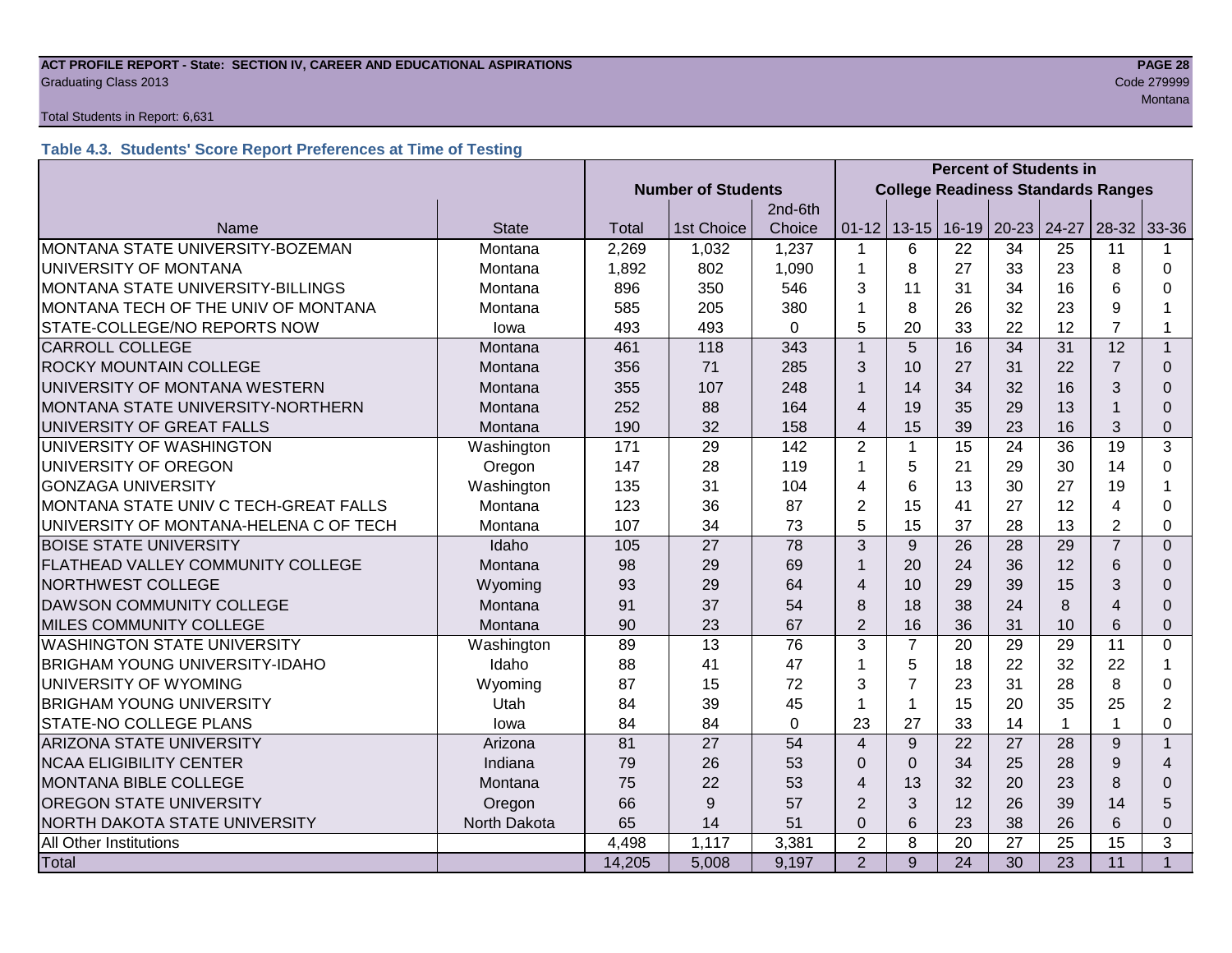# Section V Optional Writing Test Results

Beginning with the Graduating Class of 2013, all students whose scores are college reportable, both standard and extended time tests, are now included. Also beginning with the 2013 Graduating Class data, College Readiness Benchmarks for Reading and Science were updated to reflect the most recent college coursework research.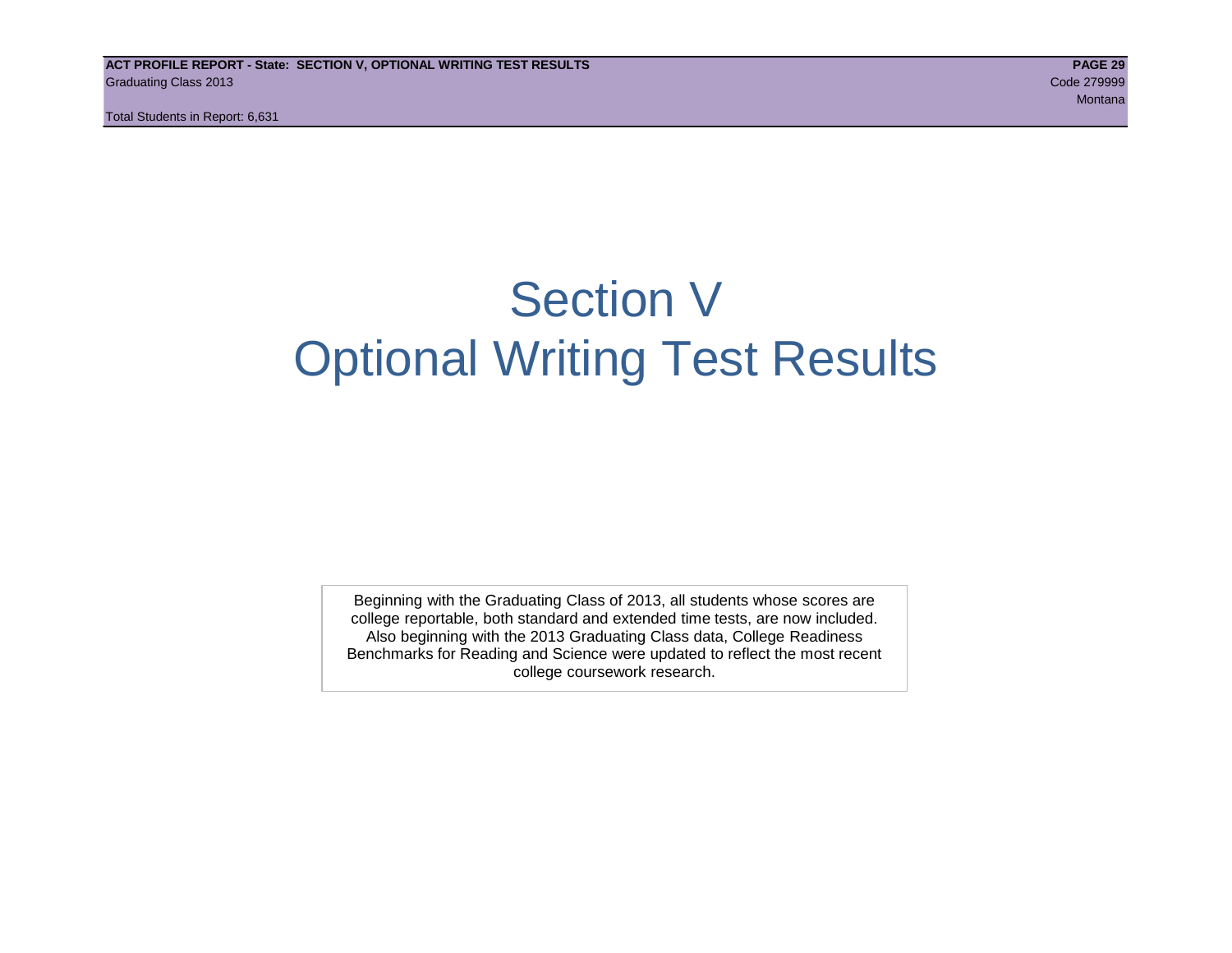# **ACT PROFILE REPORT - State: SECTION V, OPTIONAL WRITING TEST RESULTS PAGE 30** Graduating Class 2013 Code 279999

#### Total Students in Report: 6,631

|                                 |              |                 | <b>Average ACT Scores</b> |                 |              |                 |                                 |          |  |  |
|---------------------------------|--------------|-----------------|---------------------------|-----------------|--------------|-----------------|---------------------------------|----------|--|--|
|                                 | N            |                 | <b>English</b>            |                 |              | <b>Essay</b>    | <b>English/Writing Combined</b> |          |  |  |
|                                 | <b>State</b> | <b>National</b> | <b>State</b>              | <b>National</b> | <b>State</b> | <b>National</b> | <b>State</b>                    | National |  |  |
| <b>All Students</b>             | 4.849        | 942,769         | 20.2                      | 21.3            | 6.6          | 7.0             | 19.3                            | 20.5     |  |  |
| <b>Black/African American</b>   | 29           | 114.751         | 15.4                      | 16.3            | 5.9          | 6.1             | 15.2                            | 16.0     |  |  |
| American Indian/Alaska Native   | 326          | 6.031           | 14.0                      | 16.8            | 5.1          | 6.1             | 13.4                            | 16.4     |  |  |
| White                           | 3,756        | 518.407         | 20.9                      | 22.9            | 6.7          | 7.2             | 20.1                            | 21.9     |  |  |
| Hispanic/Latino                 | 225          | 151.504         | 17.7                      | 18.6            | 6.0          | 6.8             | 16.9                            | 18.3     |  |  |
| Asian                           | 57           | 54,580          | 20.1                      | 23.5            | 6.9          | 7.6             | 19.6                            | 22.7     |  |  |
| Native Hawaiian/Other Pac. Isl. | 10           | 2.812           | 15.1                      | 19.5            | 5.2          | 6.9             | 14.4                            | 19.2     |  |  |

|Two or more races | 201 | 35,355 | 19.6 | 21.5 | 6.3 | 7.0 | 18.7 | 20.6 Prefer not/No Response | 245 | 59,329 | 19.7 | 21.8 | 6.3 | 7.1 | 18.7 | 20.9 Males | 2,305 | 423,104 | 19.7 | 21.0 | 6.2 | 6.7 | 18.7 | 20.1 Females 2,511 513,945 20.6 21.6 6.9 7.2 19.9 20.9 Missing | 33 | 5,720 | 15.3 | 16.6 | 5.8 | 6.3 | 15.1 | 16.5